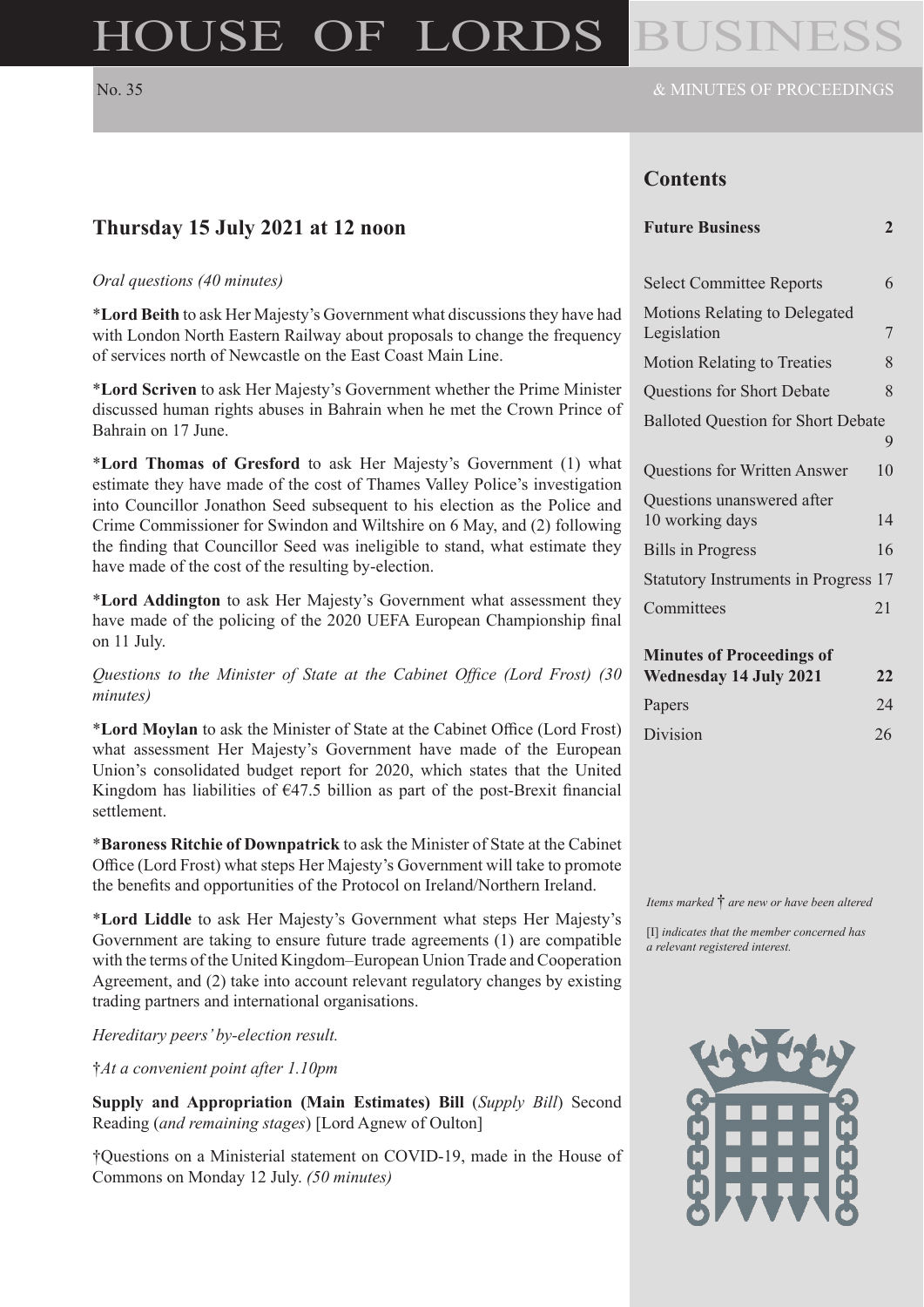#### Future Business

**Terrorism Act 2000 (Proscribed Organisations) (Amendment) (No.2) Order 2021** Baroness Williams of Trafford to move that the draft Order laid before the House on 12 July be approved. *(1 hour)*

†*At a convenient point after 2.15pm*

**Skills and Post-16 Education Bill [HL]** Committee (day 2) [Baroness Berridge]

†*It is expected that the Committee will break at around 7.30pm, and will resume at a convenient point after 8.00pm.*

#### *Grand Committee in Committee Room 2A at 2.30pm*

†**Telecommunications (Security) Bill** Committee (day 2) [Baroness Barran] *4th and 5th Reports from the Delegated Powers Committee, 5th Report from the Constitution Committee*

# **Future Business**

## **Friday 16 July 2021 at 11.00am**

**Elderly Social Care (Insurance) Bill [HL]** Second Reading [Lord Lilley]

If the bill is read a second time, Lord Lilley to move that the bill be committed to a Committee of the Whole House.

**Organ Tourism and Cadavers on Display Bill [HL]** Second Reading [Lord Hunt of Kings Heath]

If the bill is read a second time, Lord Hunt of Kings Heath to move that the bill be committed to a Committee of the Whole House.

**Education (Environment and Sustainable Citizenship) Bill [HL]** Second Reading [Lord Knight of Weymouth]

If the bill is read a second time, Lord Knight of Weymouth to move that the bill be committed to a Committee of the Whole House.

## **Monday 19 July 2021 at 1.00pm**

*Oral questions (40 minutes)*

\***Lord Holmes of Richmond** to ask Her Majesty's Government what plans they have (1) to designate the United Kingdom's cash infrastructure as critical national infrastructure, and (2) to introduce a universal service obligation for the provision of cash.

\***Lord Blunkett** to ask Her Majesty's Government what are the regulatory requirements for British citizens (1) visiting countries with low levels of COVID-19 infection, and (2) returning to England from such countries.

\***Baroness Ritchie of Downpatrick** to ask Her Majesty's Government what plans they have to create an office of the hydrogen economy in the Department for Business, Energy and Industrial Strategy.

\***Lord Adonis** to ask Her Majesty's Government what salary attaches to the new post of Director of the Brexit Opportunities Unit at the Cabinet Office.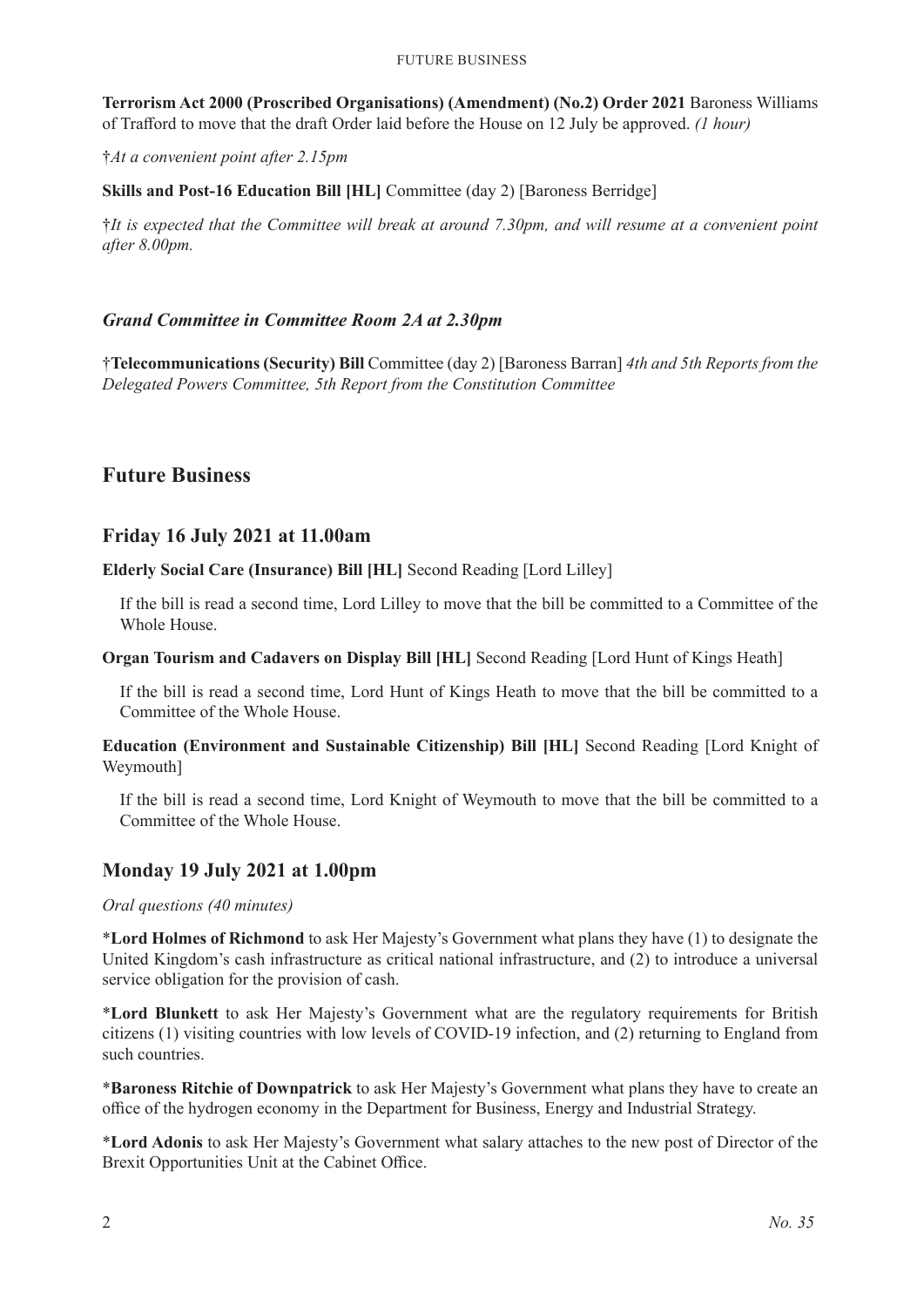†**Draft Online Safety Bill** The Lord Privy Seal (Baroness Evans of Bowes Park) to move that it is expedient that a Joint Committee of Lords and Commons be appointed to consider and report on the draft Online Safety Bill presented to both Houses on 12 May (CP 405), and that the Committee should report on the draft Bill by 10 December.

*It is expected that the Committee stage of the Skills and Post-16 Education Bill [HL] will continue.*

*It is expected that the Grand Committee on the Telecommunications (Security) Bill will continue at 2.30pm in Committee Room 2A, and that it will conclude.*

# **Tuesday 20 July 2021 at 12 noon**

*Oral questions (40 minutes)*

\***Lord Foulkes of Cumnock** to ask Her Majesty's Government what plans they have to adopt the Council of Europe Convention on Access to Official Documents (CETS No. 205).

\***Baroness Sheehan** to ask Her Majesty's Government what plans they have to make human rights due diligence mandatory for businesses, in particular those engaged in forest risk commodities.

\***Lord Alton of Liverpool** to ask Her Majesty's Government what steps they are taking to curtail reliance on Chinese products and companies linked to violations of human rights.

*Topical oral question. Ballot to be drawn at 1pm on Friday 16 July.*

*Proceedings on the following motion will be taken in accordance with Standing Order 68 (Reports from the Conduct Committee) which requires that motions on reports resulting from investigations under the Code of Conduct be decided without debate.*

**Conduct** Lord Mance to move that the Report from the Select Committee *The conduct of Lord James of Blackheath, Lord Kalms, Lord Willoughby de Broke and Baroness Mone* (3rd Report, HL Paper 36) be agreed to.

*If the 3rd Report from the Conduct Committee is agreed to, Lord Mance to move to resolve that, in accordance with paragraph 159 of the Guide to the Code of Conduct, and without prejudice to their ability to carry out their parliamentary duties, Lord James of Blackheath, Lord Kalms and Lord Willoughby de Broke be denied access to certain facilities of the House and be restricted in their access to certain services, as set out in paragraph 18 of the 3rd Report from the Conduct Committee; and that these arrangements shall continue until they have completed Valuing Everyone training.*

**Leasehold Reform (Ground Rent) Bill [HL]** Report [Lord Greenhalgh]

**Health and Social Care Act 2008 (Regulated Activities) (Amendment) (Coronavirus) Regulations 2021** Lord Bethell to move that the draft Regulations laid before the House on 22 June be approved. *Special attention drawn to the instrument by the Secondary Legislation Scrutiny Committee, 8th Report. (1½ hours)*

**Baroness Wheeler** to move, as an amendment to the above motion, at the end to insert "but that this House regrets that the Regulations do not include any information about how the legislation will operate and that this will be left to guidance that will not be available until the end of July; further regrets that a full impact assessment has not been published including analysis of the number of current staff who may not comply and the potential impact on care homes if care home staff become ineligible for work because they are not fully vaccinated or medically exempt; notes that the Secondary Legislation Scrutiny Committee recommended that the debate on the instrument should be deferred until the operational guidance and full impact assessment has been published; and calls on Her Majesty's Government to provide stronger supporting evidence for permanently requiring staff to have received both doses of the vaccine or, if they have not, to be banned from entering their workplace."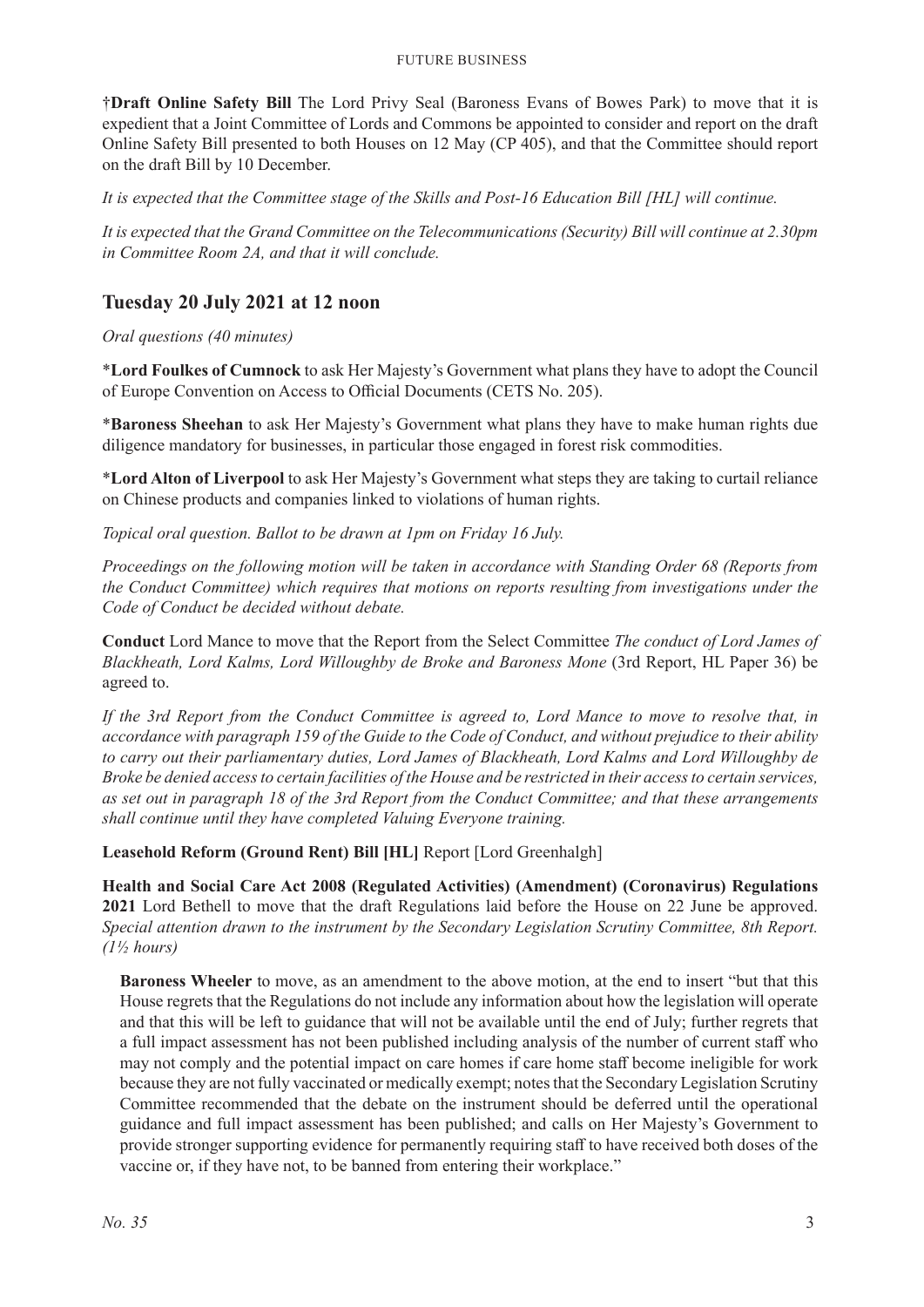# *Grand Committee in Committee Room 2A at 2.30pm*

**Animal Welfare (Sentience) Bill [HL]** Committee (day 2) [Lord Benyon]

# **Wednesday 21 July 2021 at 12 noon**

#### *Oral questions (40 minutes)*

\***Baroness Boycott** to ask Her Majesty's Government what assessment they have made of the case for establishing a crime of ecocide.

\***Lord Trees** to ask Her Majesty's Government what assessment they have made of the proportion of infectious diseases in people, that originate in animals; and what plans they have to adopt a 'One Health' approach to prepare for future pandemics.

\***Lord Soley** to ask Her Majesty's Government what plans they have to create a register of all home educated children.

*Topical oral question. Ballot opens at 3pm on Thursday 15 July, to be drawn at 1pm on Monday 19 July.*

*It is expected that the Committee stage of the Skills and Post-16 Education Bill [HL] will continue, and that it will conclude.*

#### *Grand Committee in Committee Room 2A at 2.30pm*

**Fisheries Act 2020 (Scheme for Financial Assistance) (England) Regulations 2021** Consideration in Grand Committee [Lord Benyon] *7th Report from the Secondary Legislation Scrutiny Committee (1 hour)*

**European Union (Future Relationship) Act 2020 (References to the Trade and Cooperation Agreement) Regulations 2021** Consideration in Grand Committee [Lord True] *7th Report from the Secondary Legislation Scrutiny Committee (1 hour)*

**Environmental Authorisations (Scotland) Regulations 2018 (Consequential Modifications) Order 2021** Consideration in Grand Committee [Viscount Younger of Leckie] *(1 hour)*

**Electricity Capacity (Amendment) Regulations 2021** Consideration in Grand Committee [Lord Callanan] *(1 hour)*

## **Thursday 22 July 2021 at 12 noon**

#### *Oral questions (40 minutes)*

\***Lord Rennard** to ask Her Majesty's Government what progress they have made in ensuring that details on how to join the electoral register are included with the notices informing young people of their National Insurance numbers.

\***Baroness Hayman** to ask Her Majesty's Government what assessment they have made of the recommendation of the Climate Change Committee that all government policies should be subject to a 'Net Zero Test'; and what steps they intend to take in response.

\***Lord Young of Cookham** to ask Her Majesty's Government what plans they have, if any, to introduce higher rate bands for Council Tax.

*Topical oral question. Ballot opens at 3pm on Friday 16 July, to be drawn at 1pm on Tuesday 20 July.*

**Baroness Armstrong of Hill Top** to move that this House takes note of the Report from the Public Services Committee *A critical juncture for public services: lessons from COVID-19* (1st Report, Session 2019–21, HL Paper 167). *(3 hours*)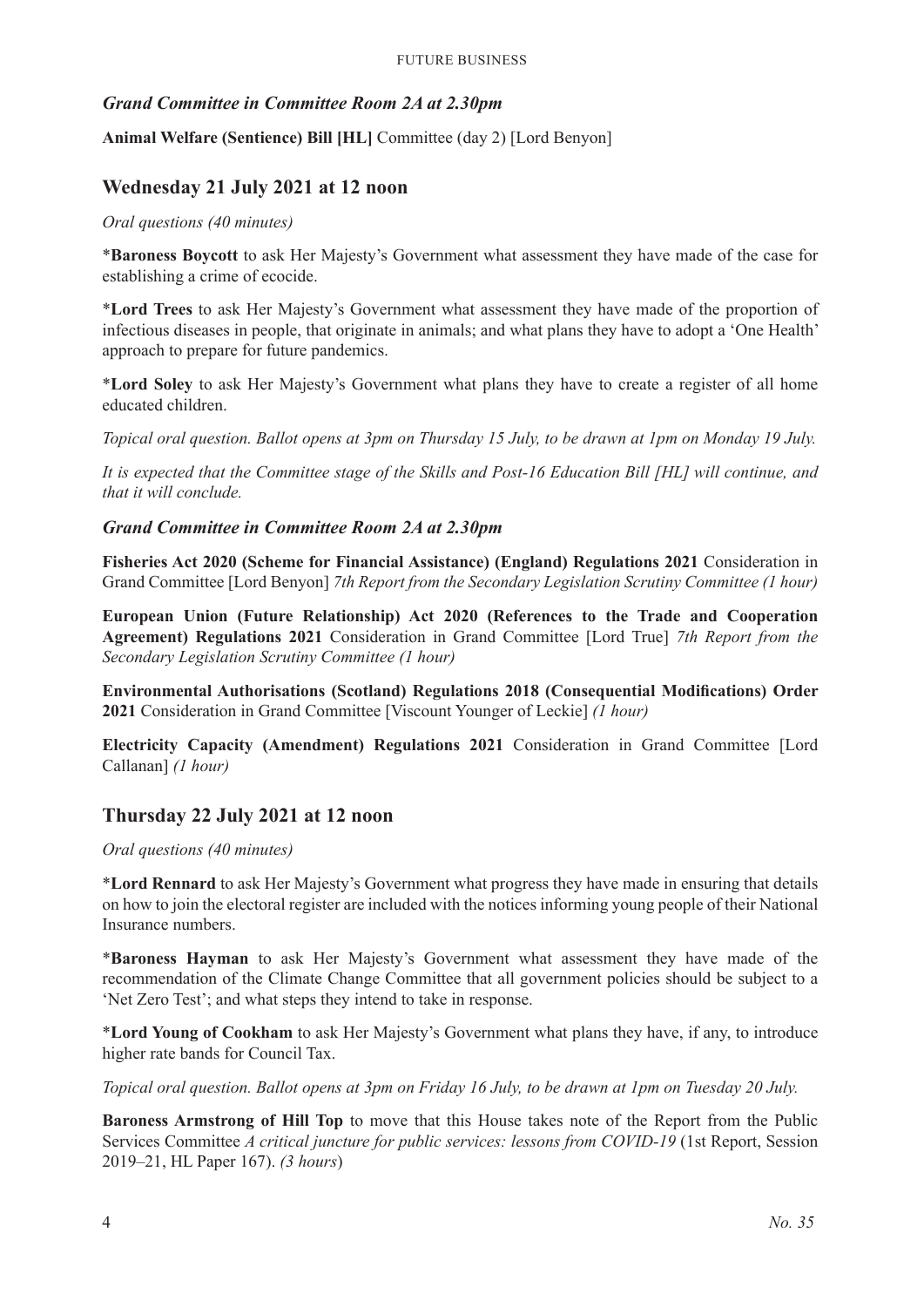#### Future Business

**Baroness Donaghy** to move that this House takes note of the Report from the European Union Committee *The future UK–EU relationship on professional and business services* (13th Report, Session 2019-21, HL Paper 143). (*1½ hours)*

**Calorie Labelling (Out of Home Sector) (England) Regulations 2021** Lord Bethell to move that the draft Regulations laid before the House on 13 May be approved. *Special attention drawn to the instrument by the Secondary Legislation Scrutiny Committee, 4th Report (1½ hours)*

**Baroness Bull** to move, as an amendment to the motion in the name of Lord Bethell, at the end to insert "but that this House regrets that they may not have their intended effect of addressing concerning levels of obesity in the United Kingdom; further regrets that their introduction will have negative and damaging consequences to those living with, or at risk of developing, eating disorders; further regrets that they do not reflect the views of experts and those with lived experience of eating disorders and do not take an integrated public health approach to obesity and eating disorders; and calls on Her Majesty's Government to commit to timely reviews of the impact of these regulations not only on obesity, but on eating disorders, as such disorders have the highest mortality rate of all mental health illnesses in the United Kingdom."

†**Lord Brooke of Alverthorpe** to move, as an amendment to the motion in the name of Lord Bethell, at the end to insert "but that this House regrets that the Regulations do not extend to alcohol, even though mounting evidence shows that it is a significant contributor of co-morbidity and obesity, one of the major underlying causes of the nation's 128,481 COVID-19 deaths, the highest number in Europe; and calls on Her Majesty's Government to require the publication of the calorie content of alcohol by the end of 2021 in order to improve the people's well-being and good health.

#### *Grand Committee in Committee Room 2A at 2.30pm*

†**The Earl of Clancarty** to ask Her Majesty's Government what assessment they have made of the value of cultural and education exchanges for (1) students, and (2) others who may benefit from such exchanges. *(Balloted Question for Short Debate, 1 hour)*

†**Lord Lingfield** to ask Her Majesty's Government what assessment they have made of the social impact of their funding of cadet forces. *(Balloted Question for Short Debate, 1 hour)*

†**Lord Harries of Pentregarth** to ask Her Majesty's Government what assessment they have made of the human rights situation in India; and in particular, of the impact it is having on (1) academics, (2) non-governmental organisations, (3) Muslims, (4) Christians, and (5) marginalised groups, such as the Dalits. *(Balloted Question for Short Debate, 1 hour)*

†**Lord Balfe** to ask Her Majesty's Government what assessment they have made of the possibility of joining forces with the governments of (1) France, (2) Germany, and (3) the United States of America to persuade the government of Russia that it is in its interest to push for new elections in Belarus. *(Balloted Question for Short Debate, 1 hour)*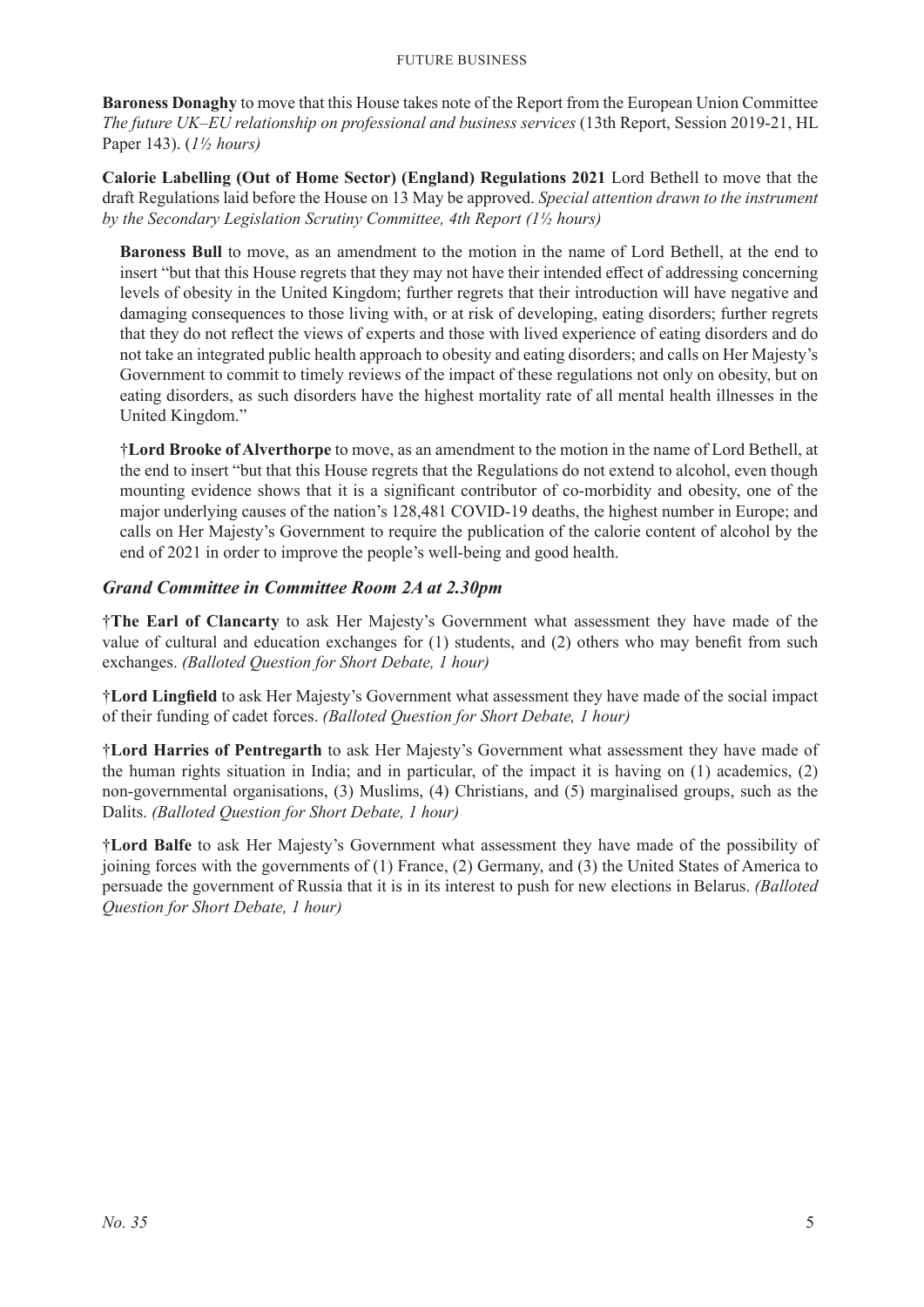# **Select Committee Reports**

*The date on which the report was published is in italics.*

**Lord Forsyth of Drumlean** to move that this House takes note of the Report from the Economic Affairs Committee *Off-payroll working: treating people fairly* (1st Report, Session 2019–21, HL Paper 50). *27 April 2020*

Lord Puttnam to move that this House takes note of the Report from the Democracy and Digital Technologies Committee *Digital Technology and the Resurrection of Trust* (Session 2019–21, HL Paper 77). *29 June 2020*

**The Earl of Kinnoull** to move that this House takes note of the Report from the European Union Committee *The Protocol on Ireland/Northern Ireland* (9th Report, Session 2019–21, HL Paper 66). *1 June 2020*

**Baroness Anelay of St Johns** to move that this House takes note of the Report from the International Relations and Defence Committee *The UK and Sub-Saharan Africa: prosperity, peace and development co-operation.* (1st Report, Session 2019–21, HL Paper 88). *10 July 2020*

**Baroness Suttie** to move that this House takes note of the Report from the Electoral Registration and Administration Act 2013 Committee *An electoral system fit for today? More to be done* (Session 2019– 21, HL Paper 83). *8 July 2020*

**Lord Forsyth of Drumlean** to move that this House takes note of the Report from the Economic Affairs Committee *Universal Credit isn't working: proposals for reform* (2nd Report, Session 2019–21, HL Paper 105). *31 July 2020*

**Lord Grade of Yarmouth** to move that this House takes note of the Report from the Select Committee on the Social and Economic Impact of the Gambling Industry *Gambling Harm—Time for Action* (Session 2019–21, HL Paper 79). *2 July 2020*

**Lord Patel** to move that this House takes note of the Report from the Science and Technology Committee *Ageing: Science, Technology and Healthy Living* (1st Report, Session 2019-21, HL Paper 183). *15 January*

**Baroness Anelay of St Johns** to move that this House takes note of the Report from the International Relations and Defence Committee *The UK and Afghanistan* (2nd Report, Session 2019-21, HL Paper 208). *13 January*

**Lord Patel** to move that this House takes note of the Report from the Science and Technology Committee *Catapults: bridging the gap between research and industry* (2nd Report, Session 2019-21, HL Paper 218). *5 February*

**Lord Goldsmith** to move that this House takes note of the Report from the International Agreements Committee *Scrutiny of international agreements: Free Trade Agreement with Singapore, Trade Continuity Agreement with Canada and Association Agreement with Egypt* (1st Report, Session 2019-21, HL Paper 219). *29 January*

**Lord Forsyth of Drumlean** to move that this House takes note of the Report from the Economic Affairs Committee *Employment and COVID-19: time for a new deal* (3rd Report, Session 2019–21, HL Paper 188). *14 December 2020*

**Lord Gilbert of Panteg** to move that this House takes note of the Report from the Communications and Digital Committee *Breaking News? The Future of UK Journalism* (1st Report, Session 2019–21, HL Paper 176). *27 November 2020*

**Baroness Taylor of Bolton** to move that this House takes note of the Report from the Constitution Committee *COVID-19 and the Courts* (22nd Report, Session 2019–21, HL Paper 257). *30 March*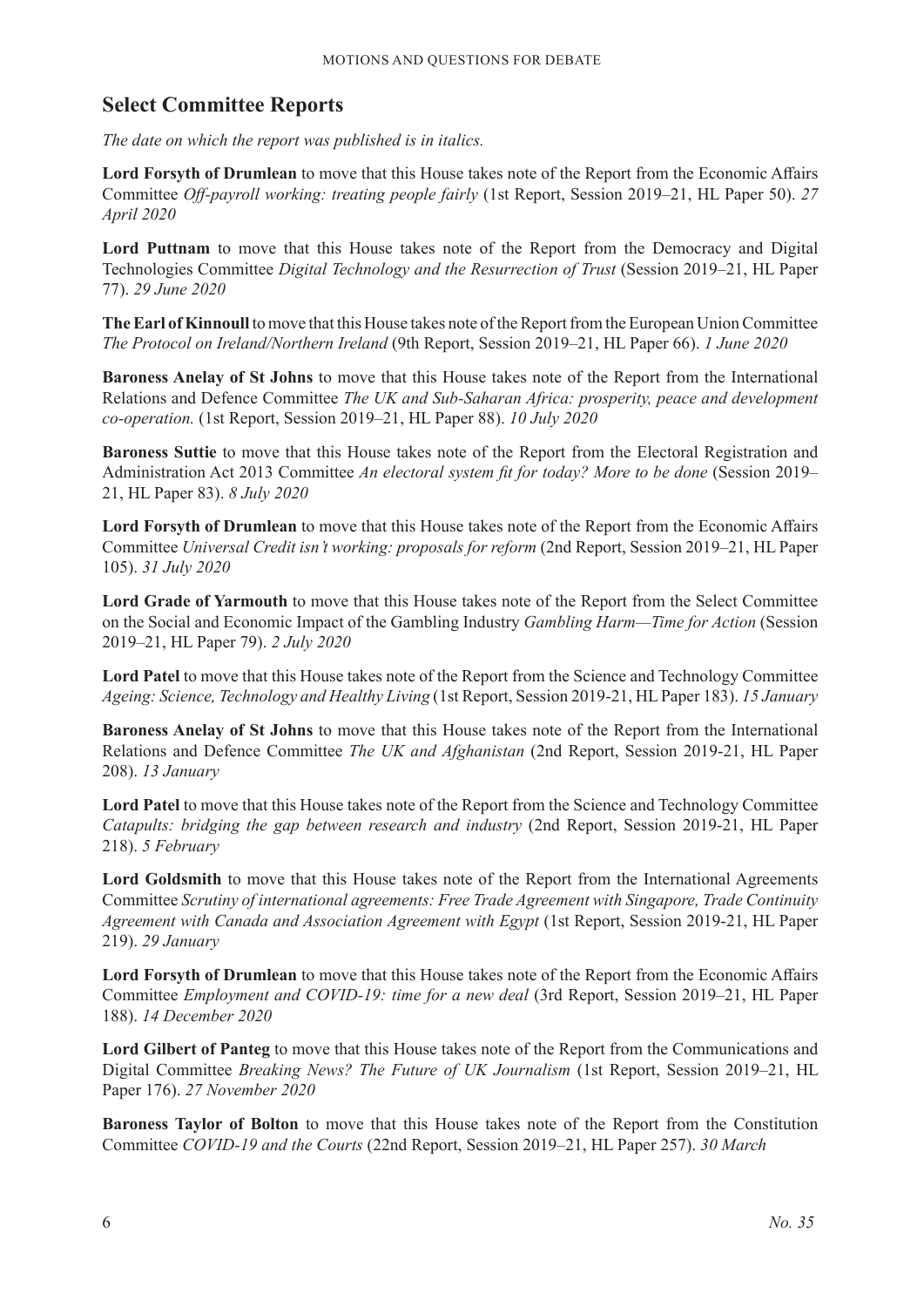**Baroness Andrews** to move that this House takes note of the Report from the Common Frameworks Scrutiny Committee *Common Frameworks: building a cooperative Union* (1st Report, Session 2019–21, HL Paper 259). *31 March*

**The Earl of Kinnoull** to move that this House takes note of the Report from the European Union Committee *Beyond Brexit: the institutional framework* (21st Report, Session 2019–21, HL Paper 246). *22 March*

**Lord Teverson** to move that this House takes note of the Report from the European Union Committee *Beyond Brexit: food, environment, energy and health* (22nd Report, Session 2019–21, HL Paper 247). *23 March*

**Baroness Donaghy** to move that this House takes note of the Report from the European Union Committee *Beyond Brexit: trade in services* (23rd Report, Session 2019–21, HL Paper 248). *24 March*

**Baroness Verma** to move that this House takes note of the Report from the European Union Committee *Beyond Brexit: trade in goods* (24th Report, Session 2019–21, HL Paper 249). *25 March*

**Lord Ricketts** to move that this House takes note of the Report from the European Union Committee *Beyond Brexit: policing, law enforcement and security* (25th Report, Session 2019–21, HL Paper 250). *26 March*

**Baroness Lane-Fox of Soho** to move that this House takes note of the Report from the COVID-19 Committee *Beyond Digital: Planning for a Hybrid World* (1st Report, Session 2019–21, HL Paper 263). *21 April*

# **Motions Relating to Delegated Legislation**

**Lord Lucas** to move that this House takes note of the draft School Admissions Code 2021 and the School Information (England) (Amendment) Regulations 2021 (SI 2021/570). *3rd Report from the Secondary Legislation Scrutiny Committee*

**Baroness D'Souza** to move that this House regrets that the Regulation of Investigatory Powers (Criminal Conduct Authorisations) (Amendment) Order 2021 (SI 2021/601) does not provide adequate safeguards on the actions of covert agents, as the Covert Human Intelligence Sources (Criminal Conduct) Act 2021 failed to include express limits on the crimes covert agents can commit; and calls on Her Majesty's Government to amend the Act to provide proper limits on, and oversight of, crimes committed by covert agents. *4th Report from the Secondary Legislation Scrutiny Committee*

**Baroness Thornton** to move that this House welcomes that the draft Medical Devices (Coronavirus Test Device Approvals) (Amendment) Regulations 2021 introduce a quality approval process for all COVID-19 tests sold in the UK; but regrets that the regulations assume a change in policy by not making guaranteed provision for the continuation of free NHS COVID-19 tests and will therefore rely on private sector testing for which fees are charged; further regrets that private sector tests do not appear to be integrated with the NHS test and trace system, including legal requirements to report and self-isolate; notes with concern that Her Majesty's Government have previously stated that regular testing is an essential part of the easing of coronavirus restrictions; and calls on Her Majesty's Government to guarantee that reliable, high-quality, free NHS tests remain available to all beyond 19 July to support the effective management of COVID-19. *Special attention drawn to the instrument by the Secondary Legislation Scrutiny Committee, 8th Report.*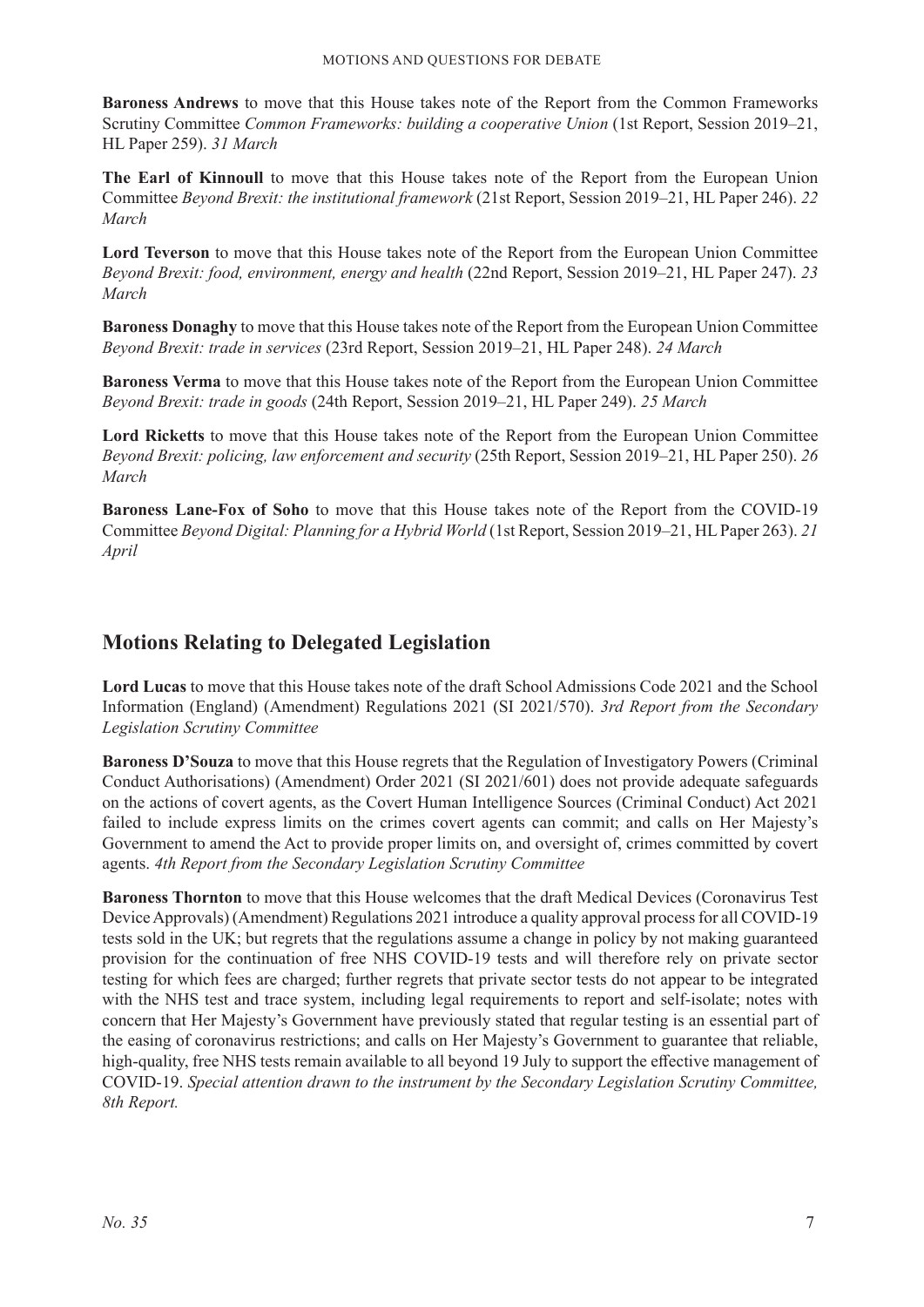# **Motion Relating to Treaties**

**Lord Teverson** to move that this House takes note of the Framework Agreement on Fisheries between the United Kingdom and Norway, laid before the House on 19 October 2020. *Special attention drawn by the European Union Committee, 17th Report, Session 2019–21*

# **Questions for Short Debate**

*These Questions for Short Debate were drawn in the ballot on 14 July in line with the recommendations of the 1st Report of the Procedure and Privileges Committee (Session 2021–22, HL Paper 41). These questions may be used as dinner break business or last business if time is available. The next list will be drawn on 20 October. Entries for that ballot can be found under the heading Balloted Questions for Short Debate.*

†**Lord Norton of Louth** to ask Her Majesty's Government what plans they have to place the House of Lords Appointments Commission on a statutory basis.

†**Lord Davies of Brixton** to ask Her Majesty's Government what assessment they have made of (1) the report by the Money and Mental Health Policy Institute *Set Up To Fail: Making it easier to get help with Universal Credit*, published on 26 May, and (2) any barriers to people with mental health problems receiving support for the management of their Universal Credit accounts.

†**Lord Dubs** to ask Her Majesty's Government what is their policy towards Iran; and what engagement they have had with the government of that country on (1) the Joint Comprehensive Plan of Action, and (2) the detention of dual nationals.

†**Lord Boateng** to ask Her Majesty's Government what assessment they have made of (1) the benefits of mandatory ethnicity pay gap reporting, and (2) the joint call by the Confederation of British Industry, the Trades Union Congress, and the Equality and Human Rights Commission, for the introduction of mandatory ethnicity pay gap reporting.

†**Baroness Coussins** to ask Her Majesty's Government what assessment they have made of the impact of the COVID-19 pandemic in Latin America.

†**Lord Burnett** to ask Her Majesty's Government what assessment they have made of the impact of the policy paper *Global Britain in a Competitive Age: the Integrated Review of Security, Defence, Development and Foreign Policy*, published on 16 March, on the (1) future, and (2) funding, of the Royal Marines, including of the Future Commando Force.

†**Lord Scriven** to ask Her Majesty's Government what assessment they have made of the human rights of LGBT+ people across the world; and how that assessment influences the United Kingdom's asylum system.

†**Baroness Ritchie of Downpatrick** to ask Her Majesty's Government what steps they will take to ensure the Overseas Development Aid budget is retained at 0.7 per cent of Gross National Income in (1) this financial year, and (2) future financial years.

†**Baroness Greengross** to ask Her Majesty's Government what plans they have to address the intergenerational impact of social care funding.

†**Lord Loomba** to ask Her Majesty's Government what plans they have to establish a support group to provide (1) financial support, and (2) practical help, to COVID-19 widows and widowers trying to overcome bereavement grief.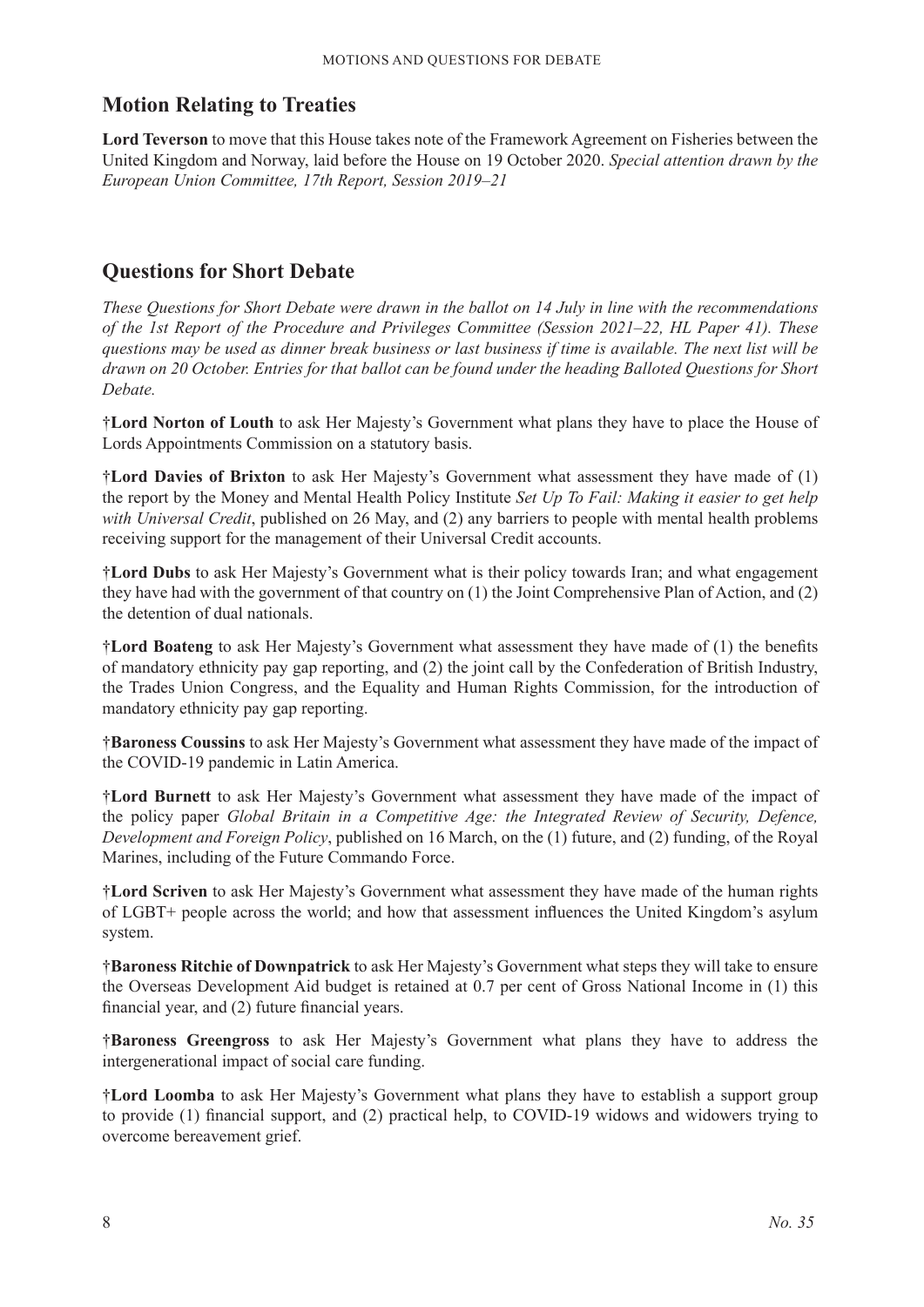†**Baroness Quin** to ask Her Majesty's Government what plans they have to review their (1) immigration, and (2) visa, policies in relation to the member countries of (a) the European Union, and (2) the European Economic Area.

†**Baroness Bennett of Manor Castle** to ask Her Majesty's Government what plans they have to update the Bribery Act 2010 to address (1) domestic, and (2) international, developments in tackling (a) corruption, (b) bribery, and (c) undue use of influence.

# **Balloted Question for Short Debate**

*The ballot for four Questions will be drawn on Wednesday 20 October for debate on Thursday 28 October. Time limit 1 hour.*

†**Baroness Cox** to ask Her Majesty's Government what assessment they have made of the humanitarian situation in Myanmar; and what steps they have taken to provide cross-border aid via neighbouring countries. (*Foreign, Commonwealth and Development Office*)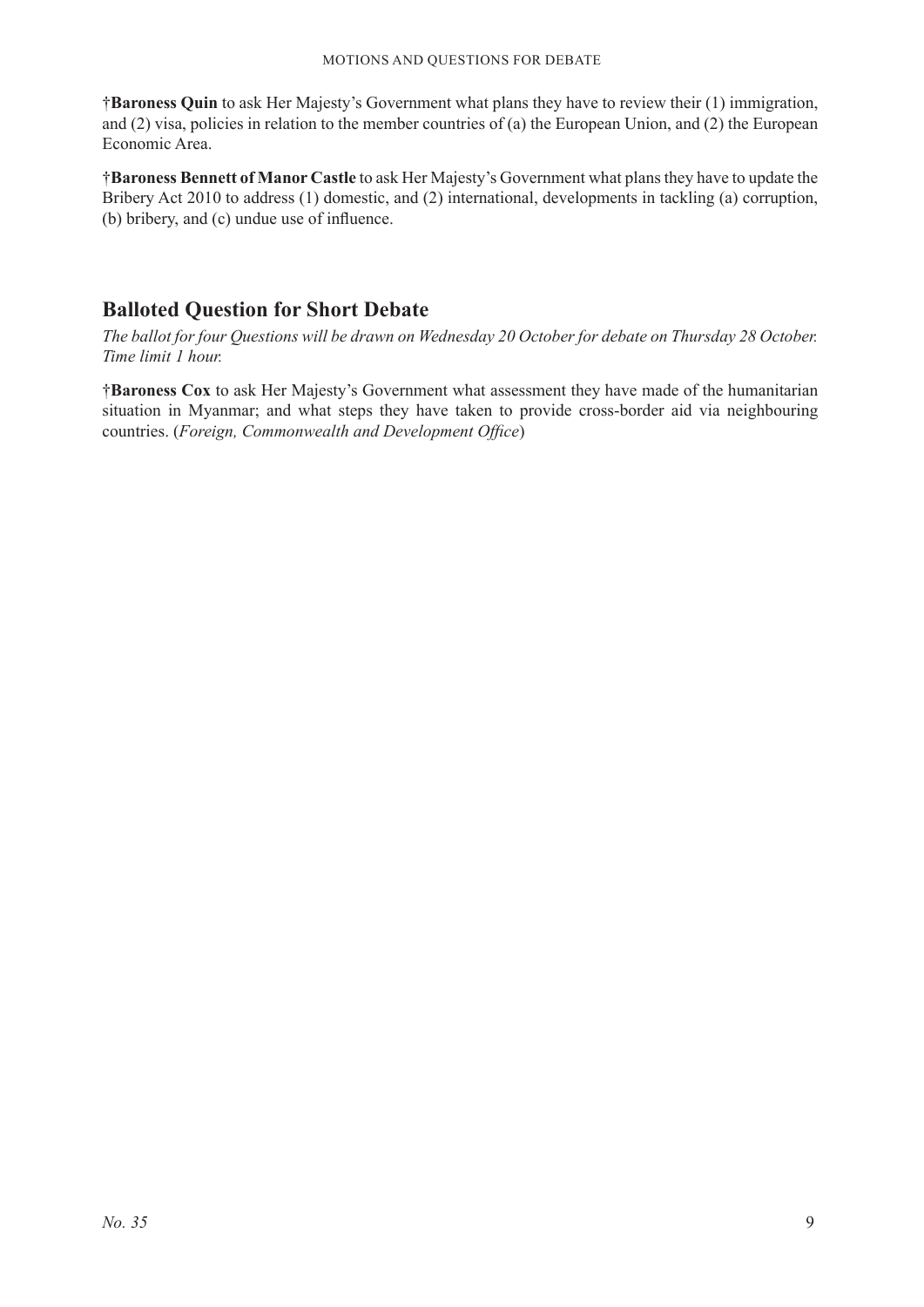# **Questions for Written Answer**

*Tabled on 14 July and due for answer by 28 July.*

Lord Alton of Liverpool to ask Her Majesty's Government what assessment they have made of the situation of the (1) Yazidi, (2) Christian, and (3) Mandean, communities in (a) Iraq, and (b) Syria; what plans they have to (i) recognise them as endangered communities and (ii) to identify policies to protect them; what assistance they are providing, if any, to these communities; and what assessment they have made of how any such assistance is protecting them. HL1987

Lord Alton of Liverpool to ask Her Majesty's Government what assessment they have made of the possibility of enabling people from endangered (1) ethnic, and (2) religious, communities in (a) Iraq, and (b) Syria, to be considered for resettlement in the UK; and how many people in each of these categories have been resettled to the UK in each year since 2014. HL1988

**Lord Alton of Liverpool** to ask Her Majesty's Government what assessment they have made of the possibility of designating the destruction of cultural heritage as an early warning sign of atrocity crimes, in line with the requirements of the UN Framework of Analysis for Atrocity Crimes; and what plans they have to support (1) the preservation of the cultural heritage, and (2) the protection of places of worship, of endangered (a) ethnic, and (b) religious, communities in (i) Iraq, and (ii) Syria. HL1989

**Lord Alton of Liverpool** to ask Her Majesty's Government what plans they have to support children from endangered (1) ethnic, and (2) religious, communities in securing scholarships that would enable them to be given comprehensive education outside their country of origin. HL1990

Lord Alton of Liverpool to ask Her Majesty's Government, further to the Written Answer by Lord Ahmad of Wimbledon on 24 May (HL3), what assessment they have made of reports of the killing of eight Christians in an attack on a church in Ungwan Gaida, Kaduna State, Nigeria on 19 May; and what recent discussions they have had with the government of Nigeria about the protection of religious sites. HL1991

**Lord Alton of Liverpool** to ask Her Majesty's Government whether they have provided (1) financial support, or (2) capacity building training, to state governments in Nigeria to help them better manage (a) resources, and (b) conflict, as recommended in the report by the APPG for International Freedom of Religion or Belief *Nigeria: Unfolding Genocide* on 15 June; and what (i) support, or (ii) guidance, they have given to civil society organisations in Nigeria to monitor and document all cases of human rights violations against the civilian population, as recommended in that report. HL1992

**Lord Black of Brentwood** to ask Her Majesty's Government what steps they intend to take in response to the judgment on *Tameside MBC v L (Unavailability of Regulated Therapeutic Placement)*, made in the High Court on 5 July; and whether they will publish any action plan for dealing with the matters arising from this judgment. HL1993

**Lord Blencathra** to ask Her Majesty's Government whether there is legislation which stipulates that TV licences can be paid for only (1) by cheque for the full amount, or (2) Direct Debit for quarterly payments. HL1994

**Lord Boateng** to ask Her Majesty's Government what assessment they have made of the (1) findings, and (2) recommendations, of the Royal Academy of Engineering's Hamilton Commission report *Accelerating Change: Improving Representation of Black People in UK Motorsport*, published on 13 July. HL1995

**Lord Boateng** to ask Her Majesty's Government what discussions they have had with the British motor sports industry regarding access to training and employment opportunities for Black, Asian and Minority Ethnic young people. HL1996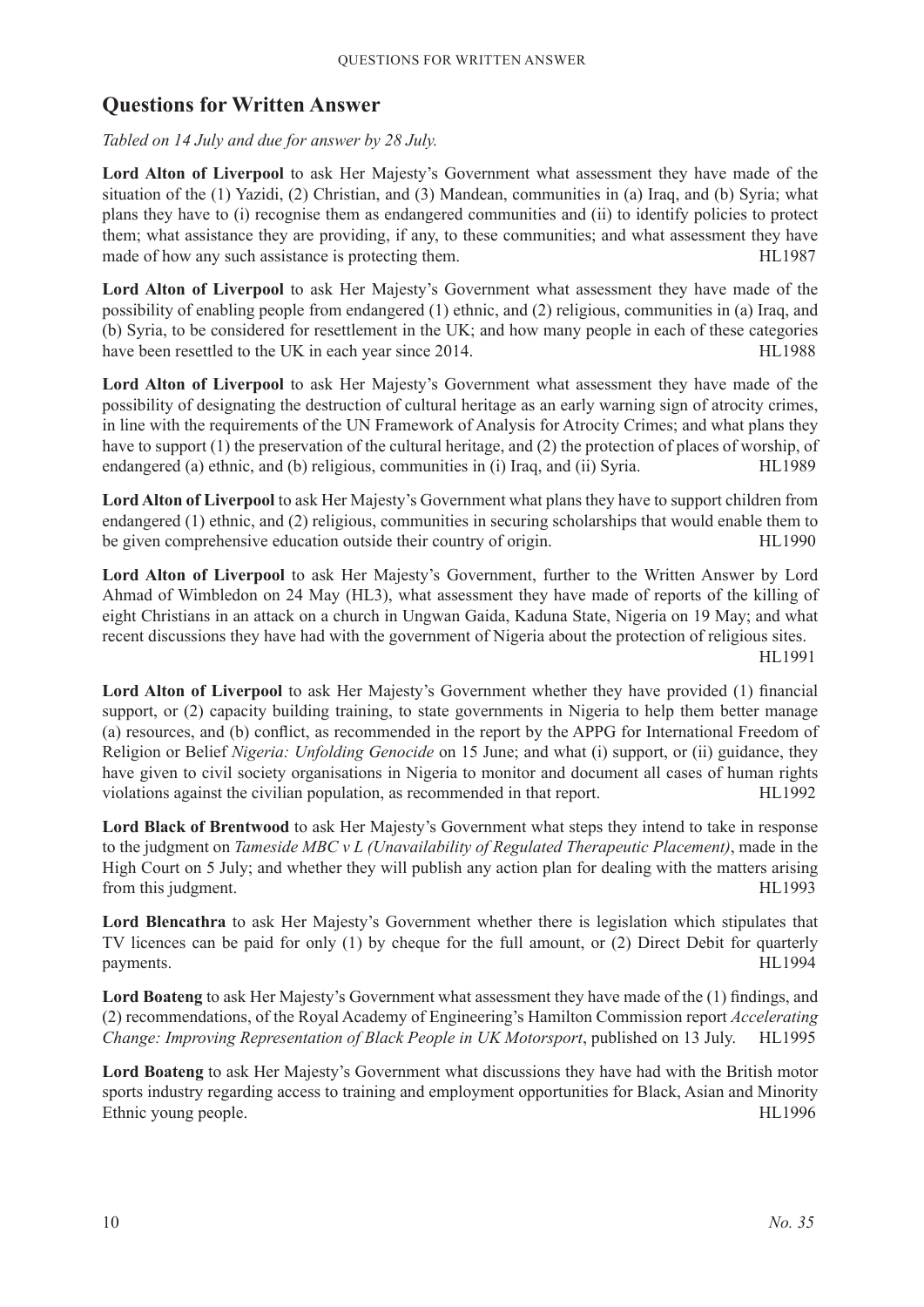**Lord Boateng** to ask Her Majesty's Government what data they collect regarding (1) the participation of Black, Asian and Minority Ethnic students in STEM subjects, and (2) their access to engineering qualifications at vocational or degree level. 
HL1997

**Lord Bowness** to ask Her Majesty's Government, further to the Written Answer by Baroness Berridge on 13 February 2020 (HL 605), what legislation is now in force to ensure mobile phone operators apply a financial limit on mobile data usage while users are abroad; what are those limits, and what powers they have if any UK mobile provider gives notice to its customers that it intends to levy excess charges.

HL1998

**Lord Bowness** to ask Her Majesty's Government, further to the Written Answer by Lord Ahmad of Wimbledon on 7 July 2021 (HL1337) regarding the duration of visa-free travel in the EU, and further to the Prime Minister's statement to the House of Commons Liaison Committee on 7 July (Question 125) regarding visa-free travel for touring artists and musicians that they are working to "sort it out", (1) who is working on visa waiver or extension, (2) to which minister they report, and (3) with which member states of the EU they are negotiating. HL1999

**Lord Bradley** to ask Her Majesty's Government what is the average number of miles a woman in prison is held from her home address. [I] HL2000

**Lord Bradley** to ask Her Majesty's Government how many recommendations they have implemented from the report commissioned by the Ministry of Justice *The Importance of Strengthening Female Offenders' Family and other Relationships to Prevent Reoffending and Reduce Intergenerational Crime*, published on 18 June 2019. https://www.archive.com/community/state on 18 June 2019.

**Lord Carrington** to ask Her Majesty's Government, further to their press release *Support for renters continues with longer notice periods*, published on 12 May, on what grounds they have concluded that many landlords are "highly vulnerable to rent arrears". HL2002

**Lord Carrington** to ask Her Majesty's Government whether buy-to-let mortgage holidays constitute a deferred payment which has to be repaid to lenders. The mass of the state of the HL2003

**Lord Carrington** to ask Her Majesty's Government what assessment they have made of the benefits to the economy of the private rental sector. HL2004

**Lord Carrington** to ask Her Majesty's Government how many people declaring an income from letting property pay the (1) additional, (2) higher, and (3) standard, rates of income tax for the most recent period for which the data is available. HL<sub>2005</sub> has the data is available.

**Lord Coaker** to ask Her Majesty's Government when they expect the investigation into the leak of Ministry of Defence documents which were found at a bus stop in Kent to conclude; and whether they will publish the findings of that investigation. The state of the state of the HL2006 state of the HL2006

**Lord Cormack** to ask Her Majesty's Government, following the judgment in the case of *FDJ v the Secretary of State for Justice* on 2 July, whether it is their policy to treat biologically male prisoners in possession of a Gender Recognition Certificate as women for all purposes. HL2007

**The Lord Bishop of Durham** to ask Her Majesty's Government how many (1) departmental officials, and (2) Ministers, have undertaken the 'Face behind the case' training. HL2008

**The Lord Bishop of Durham** to ask Her Majesty's Government what discussions they have had with the Windrush Cross-Government Working Group on implementing the Migrants' Commissioner role; and what progress they have made on this issue. HL2009

**Baroness Featherstone** to ask Her Majesty's Government what assessment they have made of whether UK residents who have received the AstraZeneca COVID-19 vaccine produced in India will be prevented from using the digital COVID-19 passport to travel to Europe without tests and quarantine; and what steps they plan to take to help anyone so affected. HL2010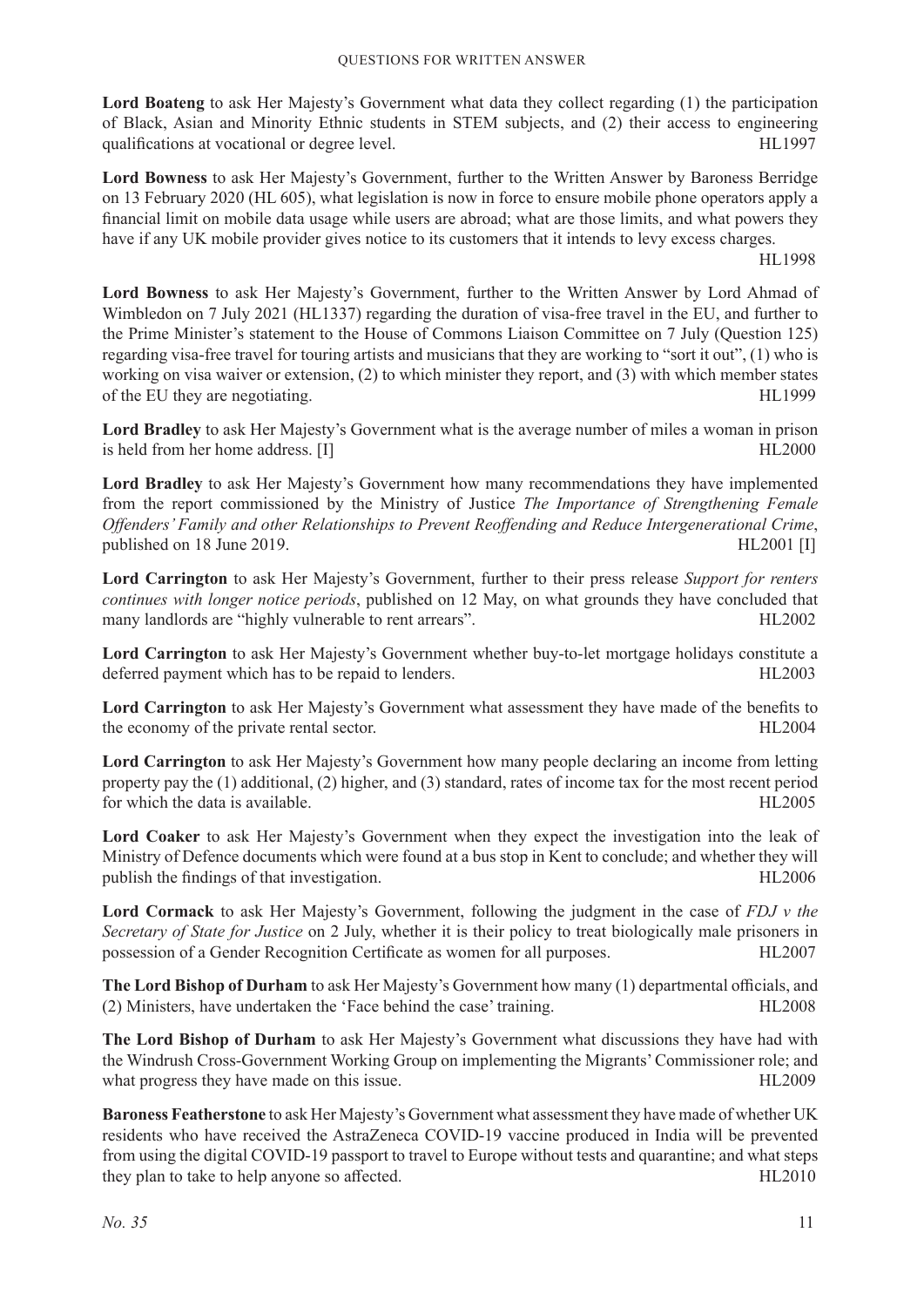**Lord Hylton** to ask Her Majesty's Government what assessment they have made of the report by Amnesty International *Greece: Violence, lies, and pushbacks*, published on 23 June. HL2011

**Lord Hylton** to ask Her Majesty's Government what assessment they have made of the EU's proposal to fund border controls at Turkey's eastern border; and in particular, whether this would lead to victims of persecution being turned back. HL2012

**Lord Hylton** to ask Her Majesty's Government what assessment they have made of the establishment of a European Union Agency for Asylum. HL2013

**Lord Hylton** to ask Her Majesty's Government what assessment they have made of the statement from Amnesty International on 23 June that there needs to be improvement to the (1) accountability, and (2) transparency, of Frontex oversight mechanisms in (a) Greece, (b) Croatia, and (c) Hungary. HL2014

**Lord Hylton** to ask Her Majesty's Government what assessment they have made of the impact of some (1) European, and (2) Middle-Eastern, states seeking to re-open diplomatic relations with the government of Syria; and in particular, whether they see this as a (a) pragmatic, and (b) realistic, step. HL2015

**Lord Hylton** to ask Her Majesty's Government what assessment they have made of the likely scale of emigration from Afghanistan over the next year given the advance of the Taliban in that country.

HL2016

**Lord Jones of Cheltenham** to ask Her Majesty's Government what assessment they have made of the link between climate change and population growth; and what plans they have, if any, to weaken this link to reduce the impact caused by population growth. HL2017

**Lord Jones of Cheltenham** to ask Her Majesty's Government what plans they have, if any, to introduce measures so that MPs and Peers are (1) covered by, and (2) liable to, regulations made under the Equality Act 2010. HL2018

**Lord Jones of Cheltenham** to ask Her Majesty's Government what is their response to reports of vegetables rotting in fields throughout the UK due to a shortage of agricultural workers. HL2019

**Lord Jones of Cheltenham** to ask Her Majesty's Government what steps they will take to ensure the supply of fresh UK grown cauliflowers in shops. HL2020

**Lord Jones of Cheltenham** to ask Her Majesty's Government what istheir response to reported comments by the Assistant High Commissioner for Protection at the office of the United Nations High Commissioner for Refugees that the UK appeared to be trying to "wash its hands" of its international responsibilities for refugees. HL2021

**Lord Jones of Cheltenham** to ask Her Majesty's Government what is their response to reports that the United Nations regards their planned asylum overhaul as "almost neo-colonial". HL2022

**Baroness Jones of Moulsecoomb** to ask Her Majesty's Government what assessment they have made of attempts to reform the Energy Charter Treaty to remove any barriers to phasing out carbon fuels.

HL2023

**Baroness Jones of Moulsecoomb** to ask Her Majesty's Government what discussions they have had, if any, with the EU about leaving the Energy Charter Treaty. HL2024

**Baroness Jones of Moulsecoomb** to ask Her Majesty's Government, further to the Written Answer by Lord Agnew of Oulton on 12 July (HL1536), what if any access the National Audit Office has to private emails which they regard as amounting to "substantive discussions or decision generated in the course of conducting government business" but which have not been copied to a government email address.

HL2025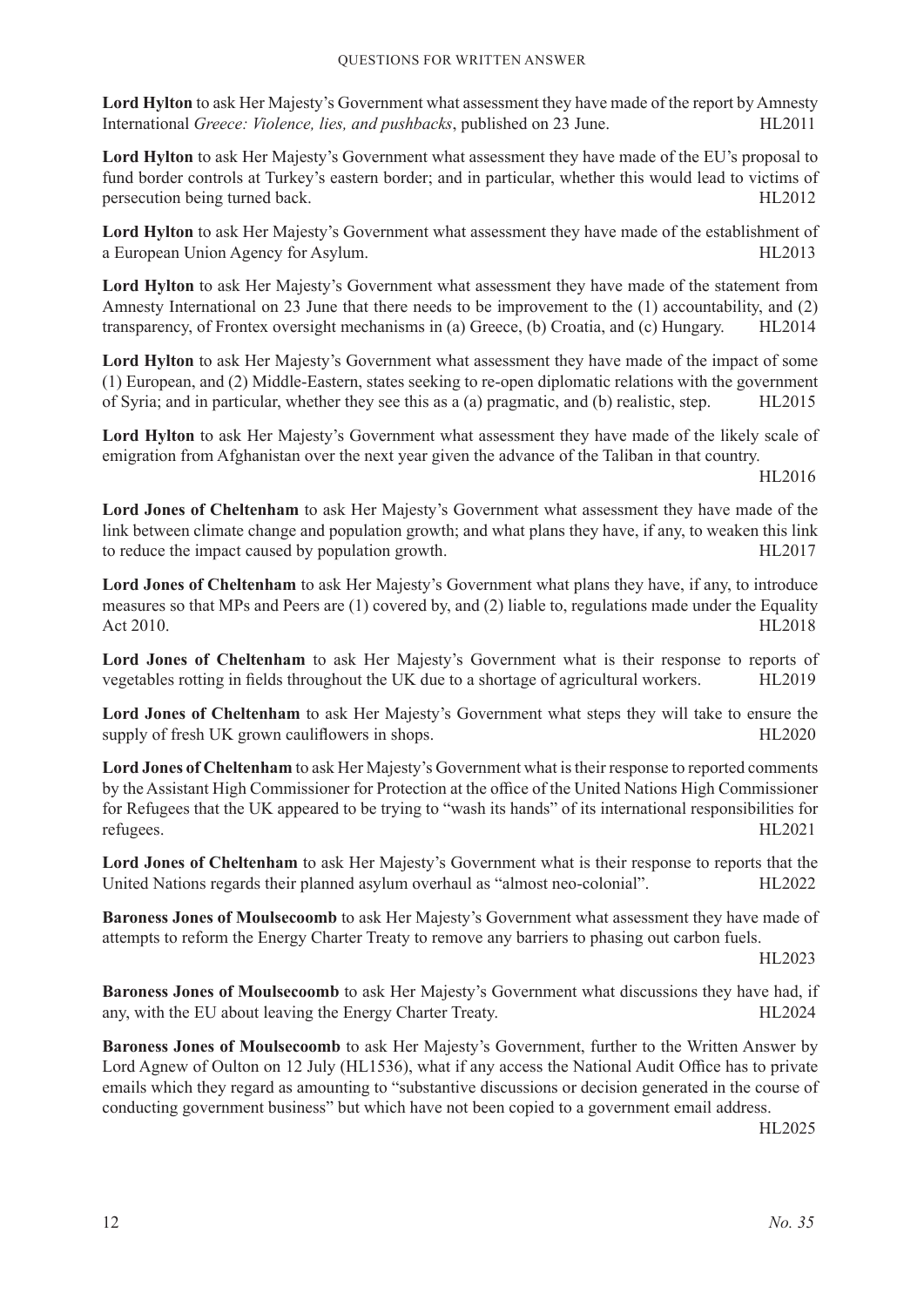**Baroness Jones of Moulsecoomb** to ask Her Majesty's Government, further to the Written Answer by Lord True on 13 July (HL1535), whether, as part of the National Audit Office (NAO) investigation into government procurement during the COVID-19 pandemic, any private emails were (1) provided directly, or (2) forwarded as part of official correspondence, to the NAO on the grounds that they contained (a) substantive discussions, or (b) decisions.  $HL2026$ 

**Lord Lucas** to ask Her Majesty's Government how many National Insurance numbers were valid on the latest date for which this figure is available. HL2027

**Lord Lucas** to ask Her Majesty's Government what characteristics of the National Insurance number system prevent them being aware how many National Insurance numbers are valid. HL2028

**Lord Lucas** to ask Her Majesty's Government why their systems use National Insurance numbers as personal identifiers if, at any given instant, they do not know whether such numbers are valid. HL2029

**Lord McCrea of Magherafelt and Cookstown** to ask Her Majesty's Government what steps they will take to ensure the protection of veterans who served in Northern Ireland while ensuring that the implementation of any such protection does not result in those responsible for terrorist offences evading justice. HL2030

**Lord McCrea of Magherafelt and Cookstown** to ask Her Majesty's Government what further steps they will take to stop gambling firms from enticing children to bet. HL2031

**Lord McCrea of Magherafelt and Cookstown** to ask Her Majesty's Government what steps they will take to stop fake positive COVID-19 test results being used to require school pupils to self-isolate.

HL2032

**Lord McCrea of Magherafelt and Cookstown** to ask Her Majesty's Government what assessment they have made of reports that Taliban fighters killed Afghan commandos who had surrendered. HL2033

**Baroness Morris of Yardley** to ask Her Majesty's Government what their Initial Teacher Training recruitment targets were for secondary physical education in each of the last five years; and what the actual recruitment level was in each of those years. HL2034

**Baroness Morris of Yardley** to ask Her Majesty's Government what estimate they have made of the number of individuals employed by private providers to teach physical education in primary schools in each of the last five years; and how many of these individuals hold a qualification in physical education. HL2035

**Baroness Morris of Yardley** to ask Her Majesty's Government what estimate they have made of the number of secondary school physical education classes taught by a person without a physical education qualification in each of the last five academic years. HL2036

**Baroness Morris of Yardley** to ask Her Majesty's Government what is the minimum qualification or requirement for a person to teach physical education to (1) primary students, (2) secondary students, and (3) post-16 students. HL2037

**Baroness Randerson** to ask Her Majesty's Government what assessment they have made, if any, of the effectiveness of the Masonry Arch Repair and Strengthening (MARS) system as a potential alternative to the infilling of railway bridges deemed unsafe by Highways England; and whether, as part of any such assessment, they have estimated the total (1) cost, and (2) reduction in carbon emissions, of adopting this approach instead of infilling. HL2038

**Lord Roberts of Llandudno** to ask Her Majesty's Government how many people have been told to isolate through the NHS Track and Trace app only to (1) show no symptoms, and (2) not need hospitalisation. HL2039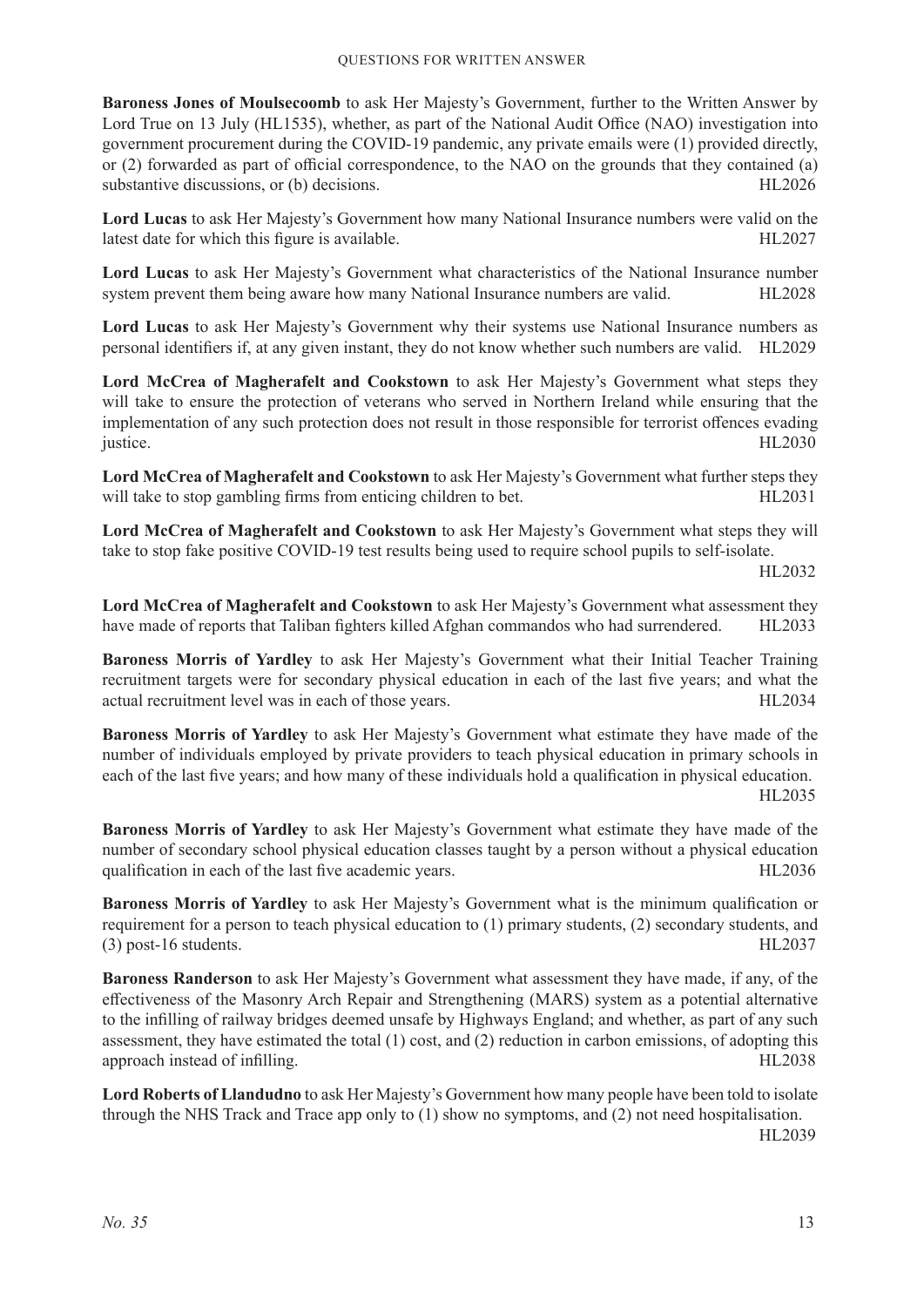**Lord Rooker** to ask Her Majesty's Government, further to the answer by Lord Bethell on 13 July (HL Deb, col 1701), what plans they have to consult scientists on folic fortification, following their consultations with the devolved administrations. HL2040

**Lord Rooker** to ask Her Majesty's Government, further to the answer by Lord Bethell on 13 July (HL Deb, col 1702), what are the stated "implications of the Northern Ireland Protocol" in respect of folic fortification, given that nutrition is a matter for EU member states. HL2041

**Lord Storey** to ask Her Majesty's Government, further to the *Liverpool City Council: Best Value inspection report* by Max Caller CBE, published on 24 March, which recommended that single-member district council wards be implemented in Liverpool for 2023, whether they intend to proceed with the district council elections in that city in 2022 with the existing ward arrangements. HL2042

**Lord Taylor of Warwick** to ask Her Majesty's Government what steps they are taking to reduce the number of Black, Asian and Minority Ethnic individuals in insecure work. HL2043

**Lord Taylor of Warwick** to ask Her Majesty's Government what steps they are taking to make it easier for unemployed individuals to access clear labour market information on local green job opportunities.

HL2044

**Lord Taylor of Warwick** to ask Her Majesty's Government what steps they are taking to provide regulations and guidance for workplaces on health and safety compliance measures. HL2045

**Lord Taylor of Warwick** to ask Her Majesty's Government what steps they are taking to negotiate (1) visa-free travel, and (2) Europe-wide work permits, for musicians and crew. HL2046

**Lord Watson of Invergowrie** to ask Her Majesty's Government what assessment they have made of the £90m fine imposed on Southern Water by the Environment Agency for dumping raw sewage into protected seas; and what plans they have to direct the Environment Agency to hold Southern Water to stricter standards in future. HL2047

**Lord Watson of Invergowrie** to ask Her Majesty's Government what plans they have to end the practice of water companies being permitted to self-report pollution incidents. HL2048

**Lord Watson of Invergowrie** to ask Her Majesty's Government what assessment they have made of the statement by David Black, acting Chair of Ofwat, on 13 July that there should be a "step-change in culture and commitment" by water companies "to fundamentally change the way they deliver for customers and the environment". HL2049

**Lord Watson of Invergowrie** to ask Her Majesty's Government what discussions they have held with the Environment Agency following the publication of its report *Water and sewerage companies in England: environmental performance report for 2020* on 13 July, in particular regarding its decision to grant the highest environmental performance rating to five water companies, despite the overall failure of the industry to reduce by 50 per cent the number of incidents in which significant amounts of raw sewage are released into the environment compared to 2012. HL2050

# **Questions unanswered after 10 working days**

*The questions asked on the dates shown in bold were due for answer by the dates in brackets. The government department responsible for answering each question is shown in square brackets.*

#### **12 May** (26 May)

HL128 Lord Alton of Liverpool [Department of Health and Social Care]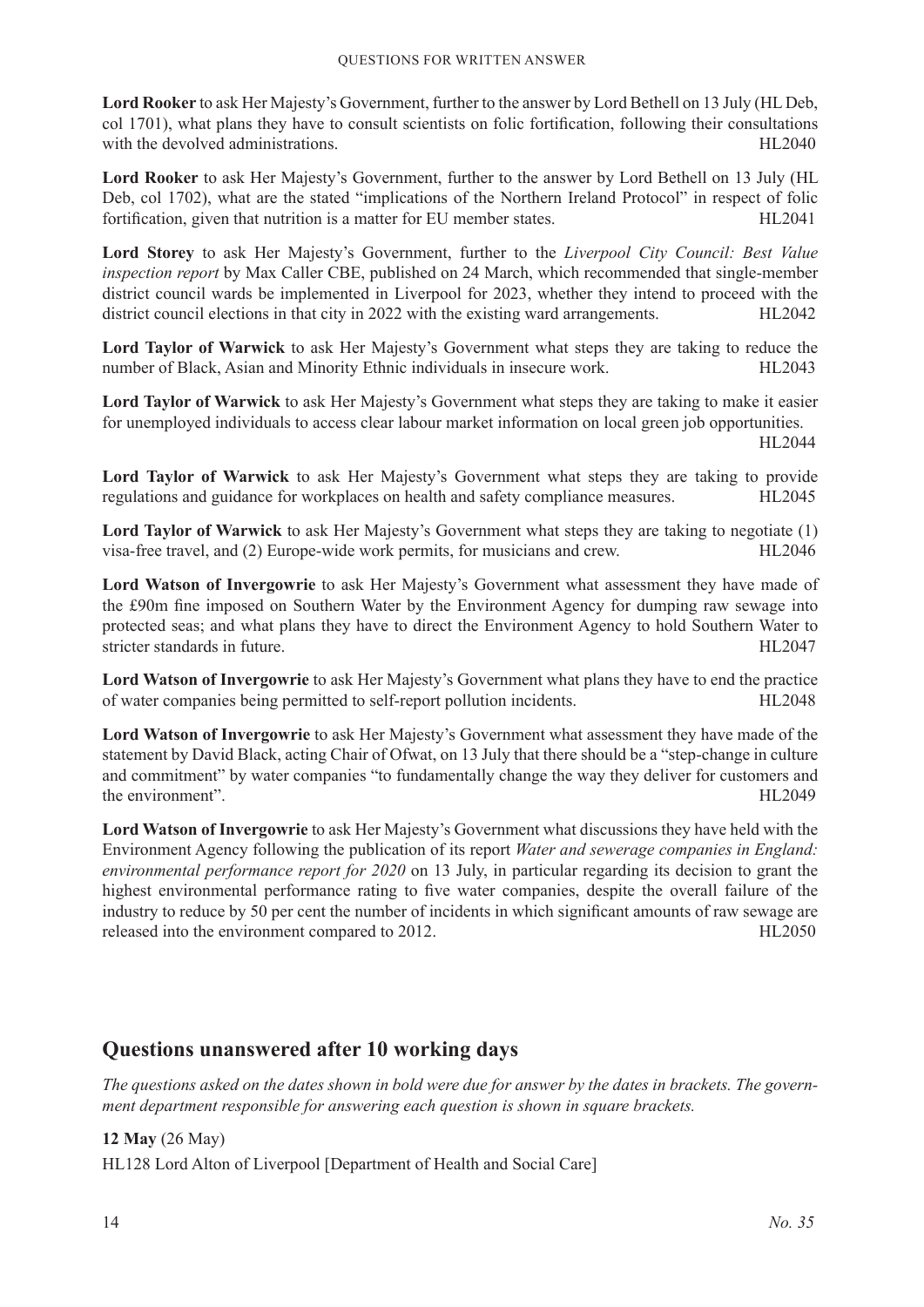**26 May** (10 June) HL606 Baroness Bull [Department of Health and Social Care] HL607 Baroness Bull [Department of Health and Social Care]

**7 June** (21 June) HL756 Lord Hunt of Kings Heath [Department of Health and Social Care]

**8 June** (22 June) HL897 Lord Strasburger [Department of Health and Social Care] HL898 Lord Strasburger [Department of Health and Social Care]

**9 June** (23 June) HL929 Lord Browne of Belmont [Department of Health and Social Care]

**10 June** (24 June) HL1025 Lord Scriven [Department of Health and Social Care]

**14 June** (28 June) HL1088 Lord Strasburger [Department of Health and Social Care]

**15 June** (29 June) HL1106 Baroness Bonham-Carter of Yarnbury [Department for Digital, Culture, Media and Sport]

**21 June** (5 July) HL1261 Baroness Ritchie of Downpatrick [Department for International Development]

**24 June** (8 July)

HL1388 Baroness Jones of Whitchurch [Department for Environment, Food and Rural Affairs] HL1389 Baroness Jones of Whitchurch [Department for Environment, Food and Rural Affairs] HL1400 Lord Moylan [Cabinet Office]

**29 June** (13 July) HL1511 Lord Browne of Belmont [Home Office] HL1567 Lord Scriven [Cabinet Office]

**30 June** (14 July) HL1599 Lord Gilbert of Panteg [Department for Education] HL1616 Lord Scriven [Department of Health and Social Care] HL1621 Lord West of Spithead [Department for Digital, Culture, Media and Sport]

*Number of questions allocated to each department which are unanswered after 10 working days*

Cabinet Office (2)

Department for Digital, Culture, Media and Sport (2)

Department for Education (1)

Department for Environment, Food and Rural Affairs (2)

Department for International Development (1)

Department of Health and Social Care (10)

Home Office (1)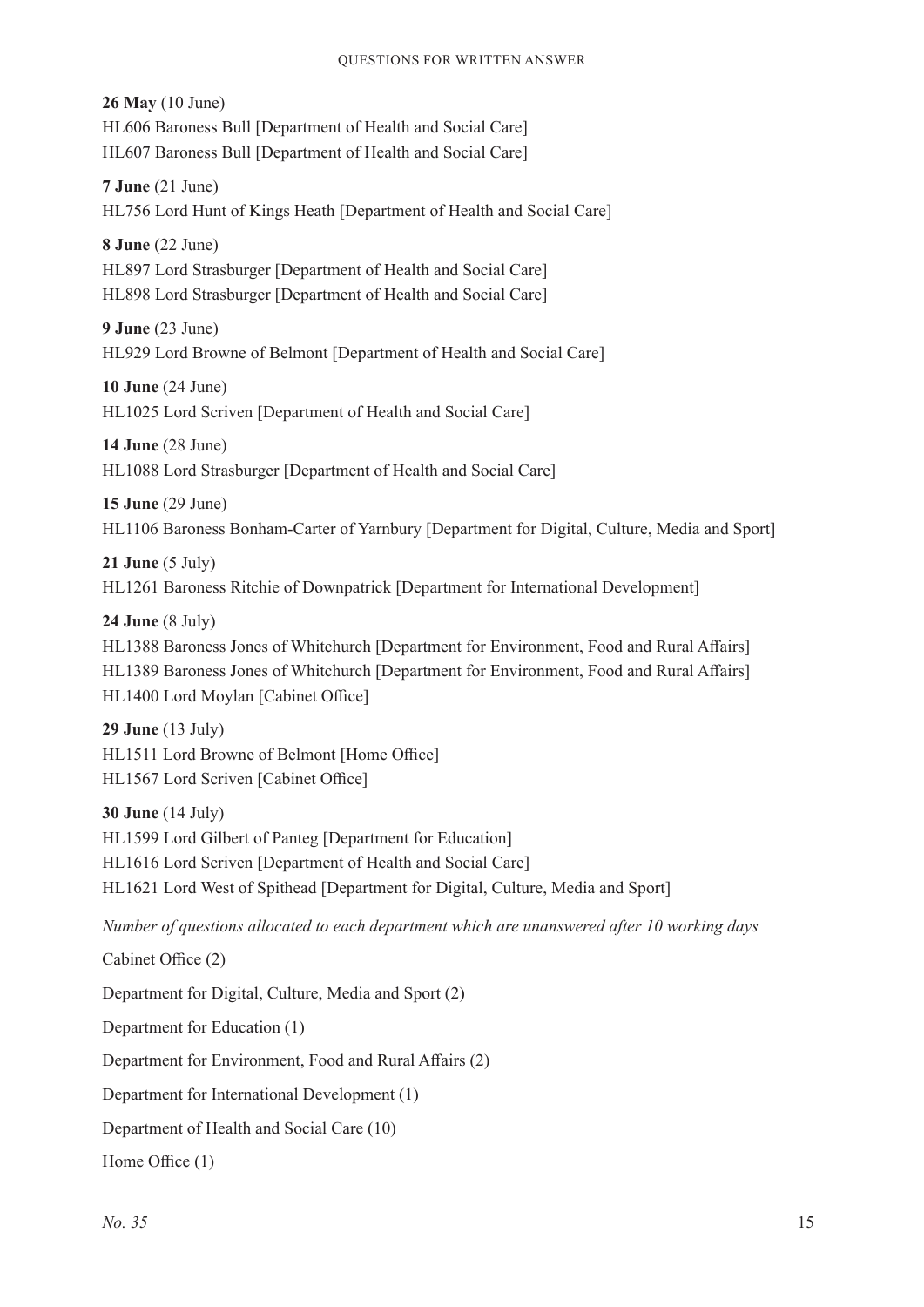# **Bills in Progress**

|                                                                            | <b>Type of Bill</b> | To be<br>considered |
|----------------------------------------------------------------------------|---------------------|---------------------|
| <b>Waiting for Second Reading</b>                                          |                     |                     |
| Supply and Appropriation (Main Estimates) Bill (Supply Bill)               | Government          | 15 July             |
| Elderly Social Care (Insurance) Bill [HL]                                  | Private Member's    | 16 July             |
| Organ Tourism and Cadavers on Display Bill [HL]                            | Private Member's    | 16 July             |
| Education (Environment and Sustainable Citizenship) Bill [HL]              | Private Member's    | 16 July             |
| Assisted Dying Bill [HL]                                                   | Private Member's    |                     |
| Status of Workers Bill [HL]                                                | Private Member's    |                     |
| Education (Assemblies) Bill [HL]                                           | Private Member's    |                     |
| Age Assurance (Minimum Standards) Bill [HL]                                | Private Member's    |                     |
| House of Lords (Hereditary Peers) (Abolition of By-Elections)<br>Bill [HL] | Private Member's    |                     |
| Sewage (Inland Waters) Bill [HL]                                           | Private Member's    |                     |
| Refugees (Family Reunion) Bill [HL]                                        | Private Member's    |                     |
| Onshore Wind Bill [HL]                                                     | Private Member's    |                     |
| Advanced Research and Invention Agency Bill                                | Government          |                     |
| Coroners (Determination of Suicide) Bill [HL]                              | Private Member's    |                     |
| Digital Economy Act 2017 (Commencement of Part 3) Bill [HL]                | Private Member's    |                     |
| Game Birds (Cage Breeding) Bill [HL]                                       | Private Member's    |                     |
| Representation of the People (Young People's Enfranchisement)<br>Bill [HL] | Private Member's    |                     |
| Cigarette Stick Health Warnings Bill [HL]                                  | Private Member's    |                     |
| Office for Demographic Change Bill [HL]                                    | Private Member's    |                     |
| Age of Criminal Responsibility Bill [HL]                                   | Private Member's    |                     |
| Modern Slavery (Amendment) Bill [HL]                                       | Private Member's    |                     |
| Digital Economy Act 2017 (Amendment) Bill [HL]                             | Private Member's    |                     |
| Front-loaded Child Benefit Bill [HL]                                       | Private Member's    |                     |
| Constitutional Convention Bill [HL]                                        | Private Member's    |                     |
| Marriage Act 1949 (Amendment) Bill [HL]                                    | Private Member's    |                     |
| Certificate of Loss Bill [HL]                                              | Private Member's    |                     |
| Police, Crime, Sentencing and Courts Bill                                  | Government          |                     |
| House of Lords (Peerage Nominations) Bill [HL]                             | Private Member's    |                     |
| <b>Armed Forces Bill</b>                                                   | Government          |                     |
| Monken Hadley Common Bill                                                  | Private             |                     |
| <b>Committed to a Special Public Bill Committee</b>                        |                     |                     |
| Charities Bill [HL] (Law Commission Bill)                                  | Government          |                     |
| <b>Committed to a Grand Committee</b>                                      |                     |                     |
| Animal Welfare (Sentience) Bill [HL]                                       | Government          | 20 July             |
| Telecommunications (Security) Bill                                         | Government          | 15 July             |
| <b>Committed to a Committee of the Whole House</b>                         |                     |                     |
| Skills and Post-16 Education Bill [HL]                                     | Government          | 15 July             |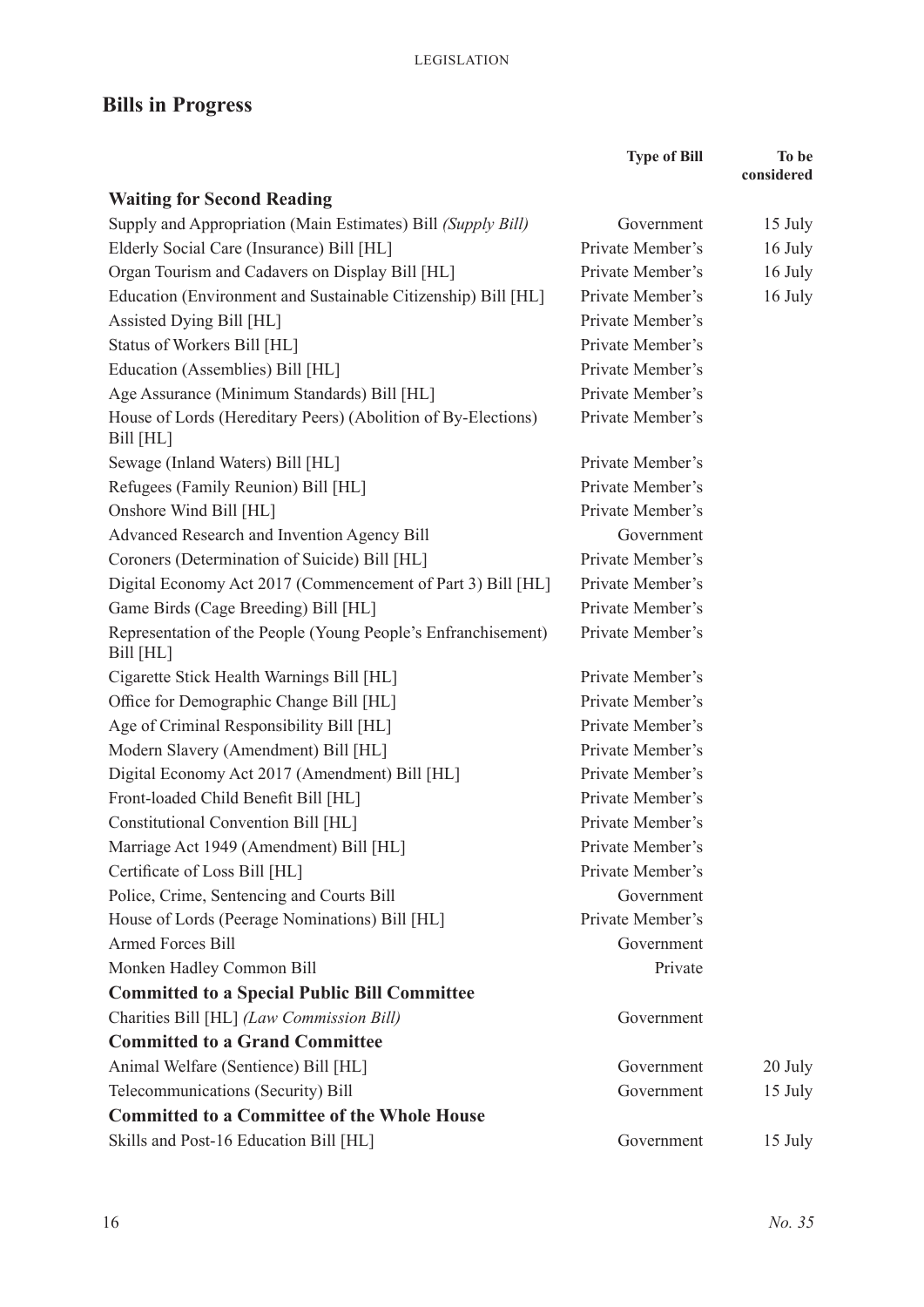| Private Member's |         |
|------------------|---------|
| Private Member's |         |
| Private Member's |         |
|                  |         |
| Government       | 20 July |
| Government       |         |
| Government       |         |
| Government       |         |
|                  |         |
| Private          |         |
|                  |         |

# **Statutory Instruments in Progress**

#### **Affirmative Instruments waiting for consideration by the Joint Committee on Statutory Instruments**

Corporate Insolvency and Governance Act 2020 (Coronavirus) (Extension of the Relevant Period) (No. 2) Regulations 2021 *8th Report from the Secondary Legislation Scrutiny Committee. Approval period ends 9 September*

Draft Merchant Shipping (Prevention of Air Pollution from Ships) (Amendment) Regulations 2021

Draft Organics (Equivalence and Control Bodies Listing) (Amendment) Regulations 2021

Draft Conference of the Parties to the United Nations Framework Convention on Climate Change (Immunities and Privileges) Order 2021

Money Laundering and Terrorist Financing (Amendment) (No. 2) (High-Risk Countries) Regulations 2021

Draft Capital Requirements Regulation (Amendment) Regulations 2021

#### **Affirmative Instruments waiting for Affirmative Resolution**

Draft Hunting Act 2004 (Exempt Hunting) (Amendment) Order 2015 *Special attention drawn to the instrument by the Secondary Legislation Scrutiny Committee, 7th Report, Session 2015–16*

Draft Trade Union (Deduction of Union Subscriptions from Wages in the Public Sector) Regulations 2017 *Special attention drawn to the instrument by the Secondary Legislation Scrutiny Committee, 29th Report, Session 2016–17*

Draft International Waste Shipments (Amendment) (EU Exit) Regulations 2021 *41st Report from the Secondary Legislation Scrutiny Committee, Session 2019–21*

Draft Cat and Dog Fur (Control of Movement etc.) (EU Exit) Regulations 2021 *Special attention drawn to the instrument by the Joint Committee on Statutory Instruments, 43rd Report, Session 2019–21*

Draft Calorie Labelling (Out of Home Sector) (England) Regulations 2021 *Special attention drawn to the instrument by the Secondary Legislation Scrutiny Committee, 4th Report (22 July)*

Draft Alcohol Licensing (Coronavirus) (Regulatory Easements) (Amendment) Regulations 2021 *5th Report from the Secondary Legislation Scrutiny Committee*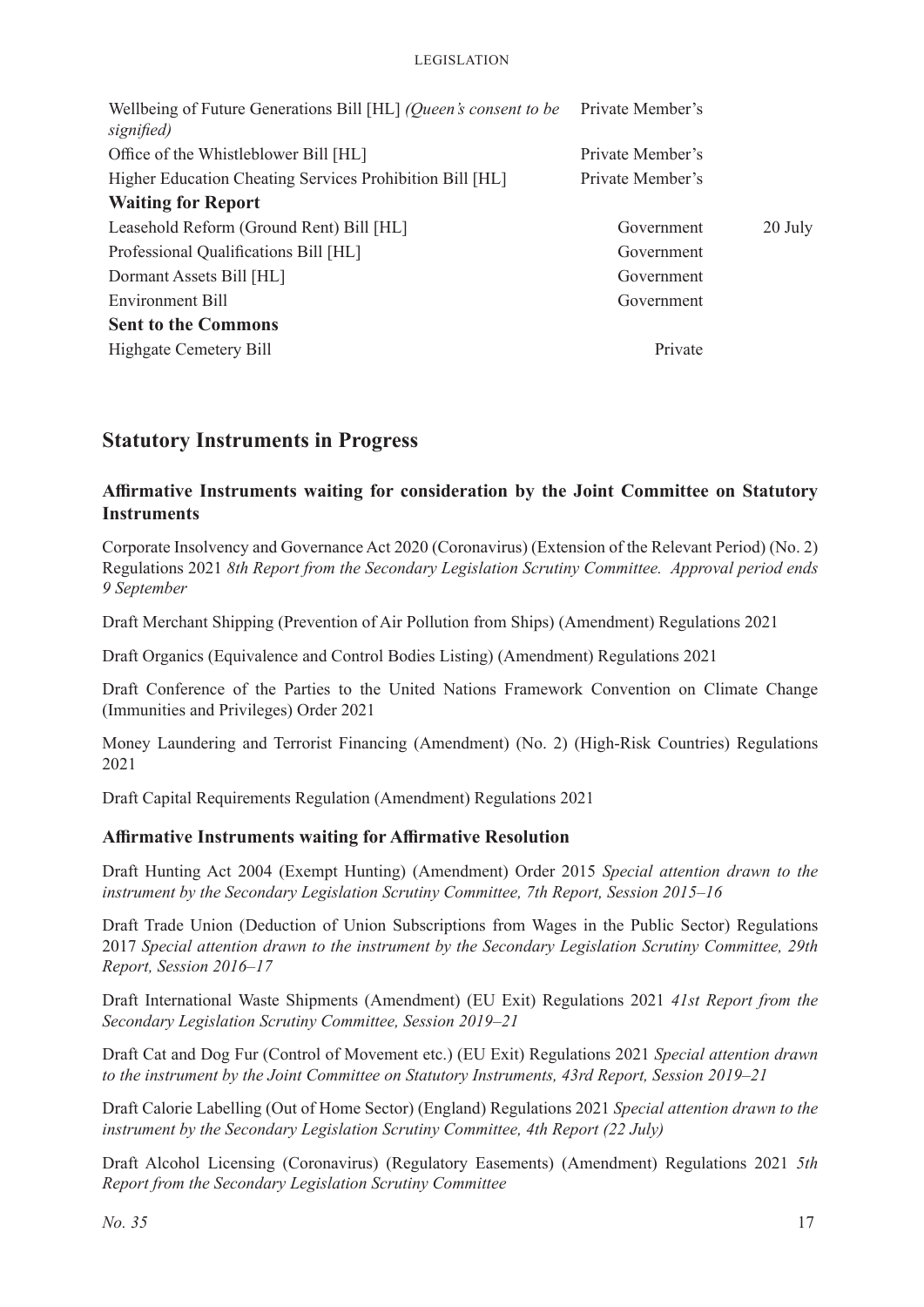Draft Environmental Authorisations (Scotland) Regulations 2018 (Consequential Modifications) Order 2021 (*21 July*)

Draft Fisheries Act 2020 (Scheme for Financial Assistance) (England) Regulations 2021 *7th Report from the Secondary Legislation Scrutiny Committee (21 July)*

Draft European Union (Future Relationship) Act 2020 (References to the Trade and Cooperation Agreement) Regulations 2021 *7th Report from the Secondary Legislation Scrutiny Committee (21 July)*

Draft Medical Devices (Northern Ireland Protocol) Regulations 2021

Draft Medical Devices (Coronavirus Test Device Approvals) (Amendment) Regulations 2021 *Special attention drawn to the instrument by the Secondary Legislation Scrutiny Committee, 8th Report*

Draft Electricity Capacity (Amendment) Regulations 2021 (*21 July*)

Draft Occupational Pension Schemes (Administration, Investment, Charges and Governance) (Amendment) Regulations 2021

Draft Health and Social Care Act 2008 (Regulated Activities) (Amendment) (Coronavirus) Regulations 2021 *Special attention drawn to the instrument by the Secondary Legislation Scrutiny Committee, 8th Report. (20 July)*

Draft Pensions Regulator (Employer Resources Test) Regulations 2021

Draft Ecodesign for Energy-Related Products and Energy Information (Lighting Products) Regulations 2021 *9th Report from the Secondary Legislation Scrutiny Committee*

Draft Ecodesign for Energy-Related Products and Energy Information (Amendment) Regulations 2021

Draft Terrorism Act 2000 (Proscribed Organisations) (Amendment) (No. 2) Order 2021 *(15 July)*

#### **Negative Instruments**

Draft School Admissions Code 2021 *3rd Report from the Secondary Legislation Scrutiny Committee. Disapproval period ends 1 July.*

School Information (England) (Amendment) Regulations 2021 *3rd Report from the Secondary Legislation Scrutiny Committee. Praying time expired 1 July.*

Regulation of Investigatory Powers (Criminal Conduct Authorisations) (Amendment) Order 2021 *4th Report from the Secondary Legislation Scrutiny Committee. Praying time expired 13 July.*

Town and Country Planning (Control of Advertisements) (England) (Amendment) Regulations 2021 *4th Report from the Secondary Legislation Scrutiny Committee. Praying time expires 15 July.*

Child Benefit (General) (Coronavirus) (Amendment) Regulations 2021 *4th Report from the Secondary Legislation Scrutiny Committee. Praying time expires 15 July.*

Health Protection (Coronavirus, Testing Requirements and Standards) (England) (Amendment) Regulations 2021 *Special attention drawn to the instrument by the Secondary Legislation Scrutiny Committee, 5th Report. Praying time expires 17 July.*

Health Protection (Coronavirus, International Travel and Operator Liability) (England) (Amendment) (No. 2) Regulations 2021 *5th Report from the Secondary Legislation Scrutiny Committee. Praying time expires 16 July.*

Sea Fisheries (Amendment etc) Regulations 2021 *Special attention drawn to the instrument by the Secondary Legislation Scrutiny Committee, 6th Report. Praying time expires 19 July.*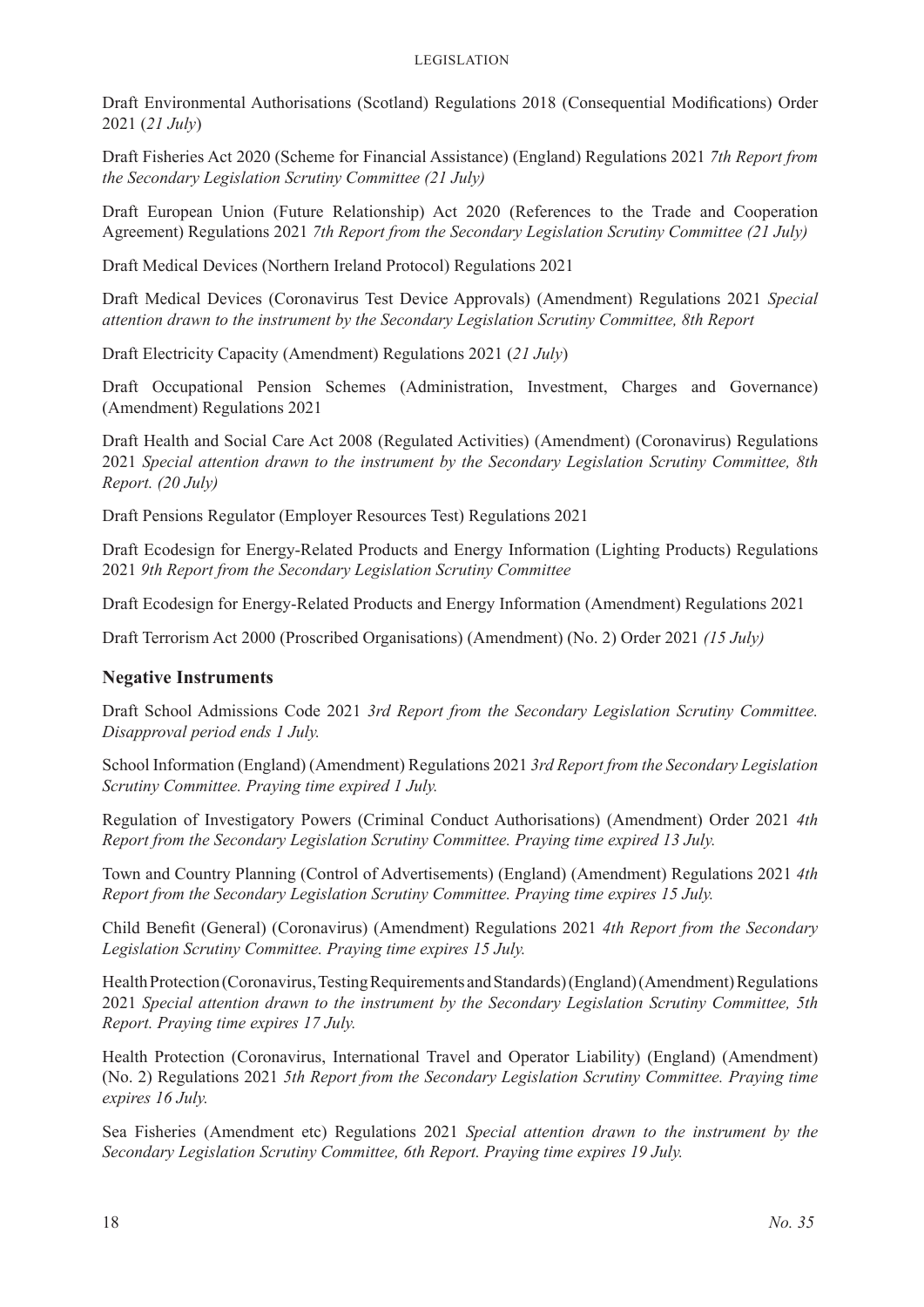Insolvency (England and Wales) (Amendment) Rules 2021 *6th Report from the Secondary Legislation Scrutiny Committee. Praying time expires 17 July.*

Insolvency Proceedings (Monetary Limits) (Amendment) Order 2021 *6th Report from the Secondary Legislation Scrutiny Committee. Praying time expires 17 July.*

Hydrocarbon Oil Duties (Reliefs for Electricity Generation) (Amendment and Modification) Regulations 2021 *6th Report from the Secondary Legislation Scrutiny Committee. Praying time expires 17 July.*

Queen Elizabeth II Conference Centre Trading Fund (Variation) Order 2021 *6th Report from the Secondary Legislation Scrutiny Committee. Praying time expires 17 July.*

Official Controls (Temporary Measures) (Coronavirus) (Amendment) (No. 2) Regulations 2021 *6th Report from the Secondary Legislation Scrutiny Committee. Praying time expires 17 July.*

Gambling (Operating Licence and Single-Machine Permit Fees) (Amendment) Regulations 2021 *7th Report from the Secondary Legislation Scrutiny Committee. Praying time expires 6 September.*

Town and Country Planning (Development Management Procedure and Section 62A Applications) (England) 2021 *Special attention drawn to the instrument by the Secondary Legislation Scrutiny Committee, 8th Report. Praying time expires 16 September.*

Health Protection (Coronavirus, International Travel and Operator Liability) (England) (Amendment) (No. 3) Regulations 2021 *8th Report from the Secondary Legislation Scrutiny Committee. Praying time expires 13 September.*

Health Protection (Coronavirus, International Travel and Operator Liability) (England) (Amendment) (No. 4) Regulations 2021 *8th Report from the Secondary Legislation Scrutiny Committee. Praying time expires 20 September.*

Business Tenancies (Protection from Forfeiture: Relevant Period) (Coronavirus) (England) (No. 2) Regulations 2021 *8th Report from the Secondary Legislation Scrutiny Committee. Praying time expires 16 September.*

Prosecution of Offences Act 1985 (Specified Proceedings) (Coronavirus) (Amendment) (No. 2) Order 2021 *8th Report from the Secondary Legislation Scrutiny Committee. Praying time expires 13 September.*

Draft Revision of the Highway Code Rules to improve safety for drivers using Motorway and high-speed roads *8th Report from the Secondary Legislation Scrutiny Committee.*

Health Protection (Coronavirus, International Travel and Operator Liability) (England) (Amendment) (No. 5) Regulations 2021 *8th Report from the Secondary Legislation Scrutiny Committee. Praying time expires 14 October.*

Marriages and Civil Partnerships (Approved Premises) (Amendment) Regulations 2021 *9th Report from the Secondary Legislation Scrutiny Committee. Praying time expires 22 September 2021.*

Markets in Financial Instruments (Capital Markets) (Amendment) Regulations 2021 *9th Report from the Secondary Legislation Scrutiny Committee. Praying time expires 22 September 2021*

Competition Act 1998 (Coronavirus) (Public Policy Exclusions) (Revocations) Order 2021 *9th Report from the Secondary Legislation Scrutiny Committee. Praying time expires 23 September 2021.*

#### **Proposed Negative Statutory Instrument laid under the European Union (Withdrawal) Act 2018**

Human Medicines (Amendment) (EU Exit) Regulations 2021 *Sifting period expires: 22 July*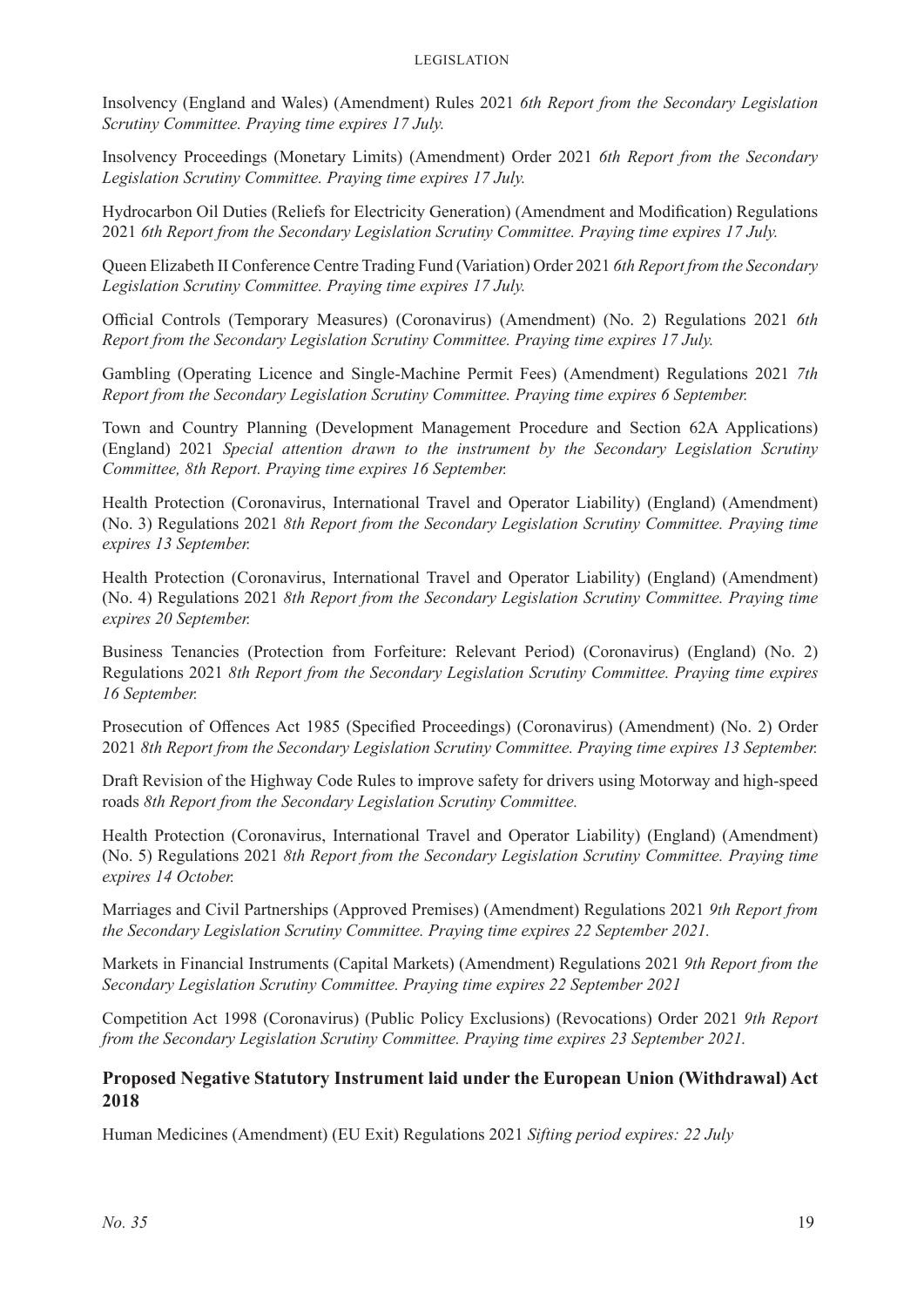#### **Treaties before the House**

Agreement between the United Kingdom and the Republic of Estonia concerning the Protection of Classified Information *Scrutiny period expires: 22 July*

Protocol of amendments to the Agreement of 15 July 1986 between the United Kingdom and the Soviet Union concerning the Prevention of Incidents at Sea beyond the Territorial Sea *Scrutiny period expires: 22 July*

Agreement between the United Kingdom and the Swiss Confederation on the Mutual Recognition of their Authorised Economic Operator Programmes *Scrutiny period expires: 22 July*

Agreement between the United Kingdom and the Republic of Latvia concerning the Protection of Classified Information *Scrutiny period expires: 6 September*

Agreement between the United Kingdom and the Kingdom of Belgium concerning the Protection of Classified Information *Scrutiny period expires: 10 September*

Agreement between the United Kingdom and the Italian Republic concerning the Protection of Classified Information *Scrutiny period expires: 14 September*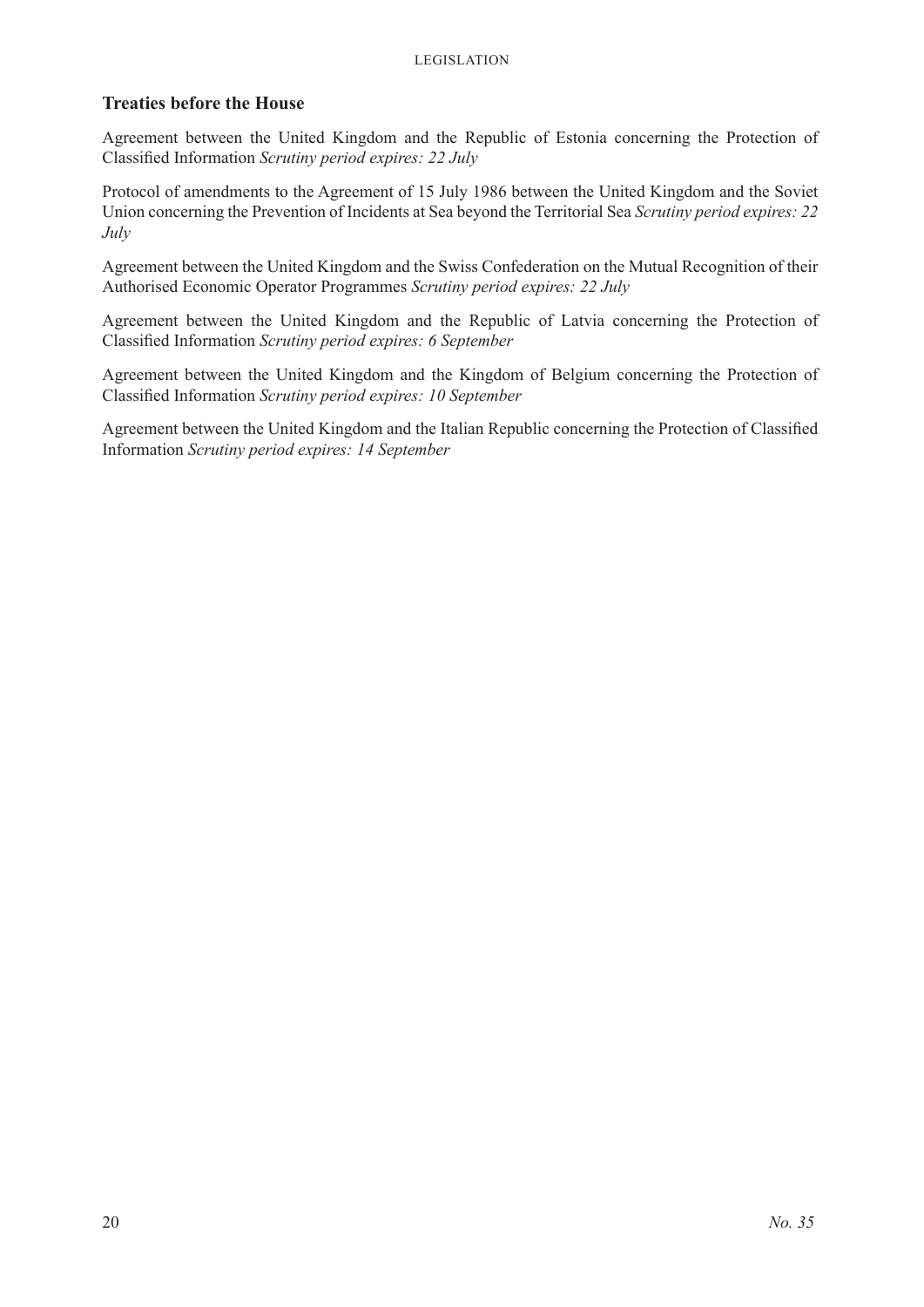# **Committees**

*Only the next meeting of each Committee is listed below. Further details of these meetings, and of planned further meetings, may be found in the House of Lords Committees Weekly Bulletin. Meetings are hybrid where a Committee Room is listed*

| <b>Thursday 15 July</b>                            |                              |                    |
|----------------------------------------------------|------------------------------|--------------------|
| Economic Affairs Committee                         | Virtual meeting              | 10.00am            |
| Protocol on Ireland/Northern Ireland Sub-Committee | Virtual meeting              | 10.30am            |
| <b>Public Services Committee</b>                   | Virtual meeting              | 11.00am            |
| Services Committee                                 | Virtual meeting              | 1.00 <sub>pm</sub> |
| <b>Monday 19 July</b>                              |                              |                    |
| <b>International Agreements Committee</b>          | Virtual meeting<br>(webcast) | 11.30am            |
| National Security Strategy (Joint Committee)       | Virtual meeting              | 3.00 <sub>pm</sub> |
| House of Lords Commission                          | Virtual meeting              | 3.00 <sub>pm</sub> |
| <b>Tuesday 20 July</b>                             |                              |                    |
| <b>Built Environment Committee</b>                 | Virtual meeting              | 9.30am             |
| COVID-19 Committee                                 | Virtual meeting<br>(webcast) | 9.45am             |
| Ecclesiastical Committee (Statutory Committee)     | Virtual meeting              | 10.00am            |
| <b>Environment and Climate Change Committee</b>    | Virtual meeting              | 10.00am            |
| Science and Technology Committee                   | Virtual meeting              | 10.00am            |
| <b>Industry and Regulators Committee</b>           | Virtual meeting              | 10.00am            |
| Youth Unemployment Committee                       | Virtual meeting              | 10.15am            |
| Justice and Home Affairs Committee                 | Virtual meeting              | 10.30am            |
| <b>Constitution Committee</b>                      | Virtual meeting              | 1.45pm             |
| Communications and Digital Committee               | Virtual meeting              | 2.00 <sub>pm</sub> |
| Secondary Legislation Scrutiny Committee           | Virtual meeting              | 3.45pm             |
| <b>Wednesday 21 July</b>                           |                              |                    |
| Delegated Powers and Regulatory Reform Committee   | Virtual meeting              | 10.00am            |
| National Plan for Sport and Recreation Committee   | Virtual meeting              | 1.15pm             |
| Human Rights (Joint Committee)                     | Virtual meeting              | 2.40 <sub>pm</sub> |
| <b>Thursday 22 July</b>                            |                              |                    |
| <b>Conduct Committee</b>                           | Virtual meeting              | 1.00 <sub>pm</sub> |
|                                                    |                              |                    |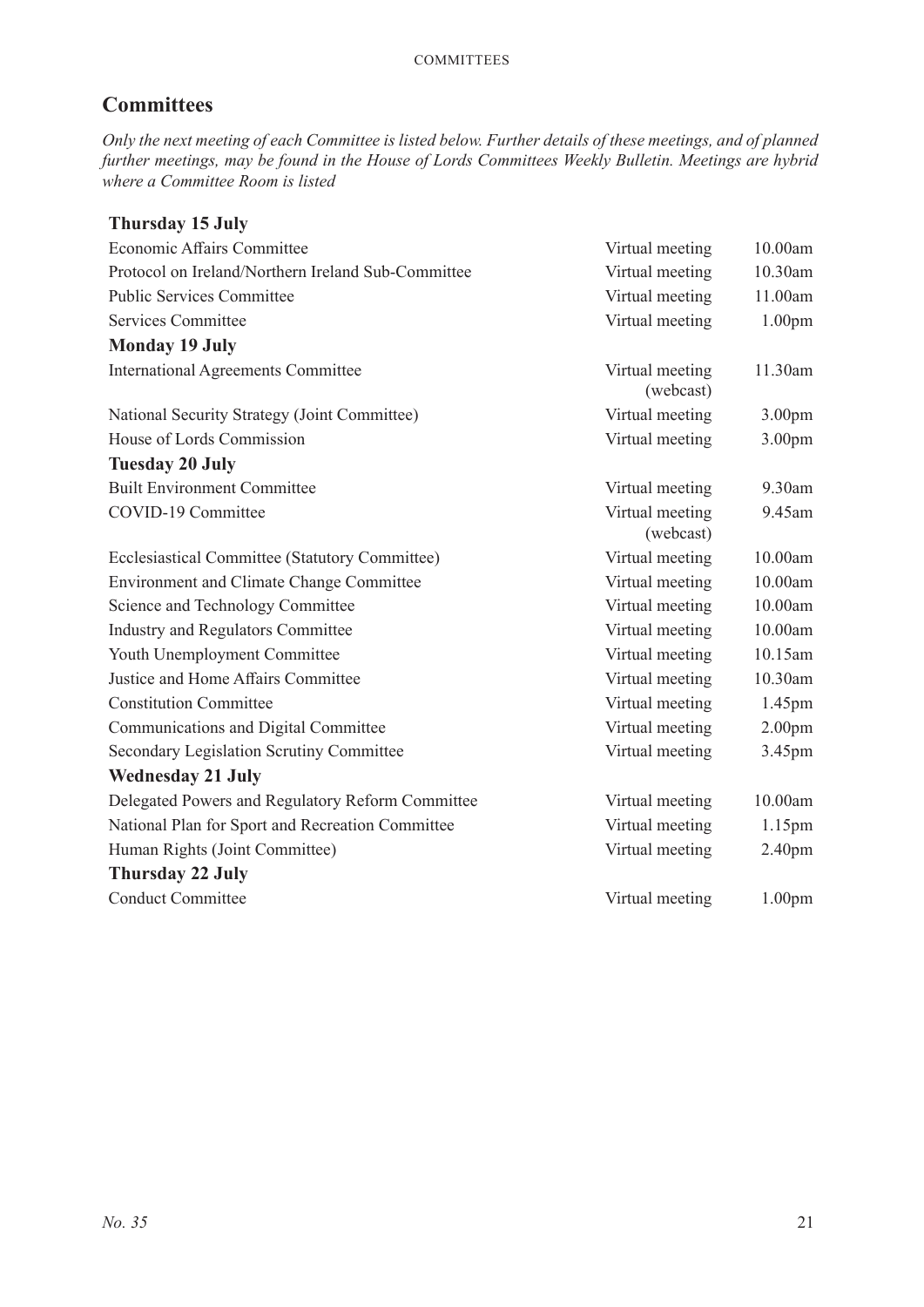# **Minutes of Proceedings of Wednesday 14 July 2021**

*The House met at 12 noon.*

*Prayers were read by the Lord Bishop of Chichester.*

#### **Select Committee Reports**

#### 1 **Statutory Instruments**

The following Report from the Select Committee was made and ordered to be printed:

Draft Ecodesign for Energy-Related Products and Energy Information (Lighting Products) Regulations 2021

Draft Ecodesign for Energy-Related Products and Energy Information (Amendment) Regulations 2021 Draft Licensing Act 2003 (2020 UEFA European Championship Licensing Hours) Order 2021 Draft Terrorism Act 2000 (Proscribed Organisations) (Amendment) (No. 2) Order 2021. (9th Report, HL Paper 47)

#### 2 **Delegated Powers and Regulatory Reform**

The following Report from the Select Committee was made and ordered to be printed:

Charities Bill [HL] Environment Bill: Government Response Telecommunications (Security) Bill: Government Response. (5th Report, HL Paper 48)

## **Public Business**

3 **National Lottery** A question was asked by Lord Brooke of Alverthorpe and answered by Baroness Barran.

4 **Global Education Summit** A question was asked by Lord McConnell of Glenscorrodale and answered by Lord Parkinson of Whitley Bay.

5 **Domestic abuse: older people** A question was asked by Baroness Gale and answered by Baroness Williams of Trafford.

6 **Northern Ireland: Jewish community**A question was asked by Lord Dodds of Duncairn and answered by Viscount Younger of Leckie.

7 **Overseas Development Assistance** A private notice question was asked by Lord Fowler and answered by Lord Agnew of Oulton.

8 **House of Lords (Peerage Nominations) Bill [HL]** Lord Norton of Louth presented a Bill to make provision for the appointment of a Commission to advise the Prime Minister on recommendations to the Crown for the creation of life peerages; to establish principles to be followed in making recommendations; and for connected purposes. It was read a first time and ordered to be printed. (HL Bill 41)

9 **Market Surveillance (Northern Ireland) Regulations 2021** Lord Callanan moved that the draft Regulations laid before the House on 10 June be approved. The motion was agreed to.

10 **Bank of England Act 1998 (Macro-prudential Measures) (Amendment) Order 2021** Lord Agnew of Oulton moved that the draft Order laid before the House on 14 June be approved. The motion was agreed to.

11 **Road Vehicle Carbon Dioxide Emission Performance Standards (Cars and Vans) (Amendment) (EU Exit) Regulations 2021** Baroness Vere of Norbiton moved that the draft Regulations laid before the House on 8 June be approved. The motion was agreed to *en bloc*.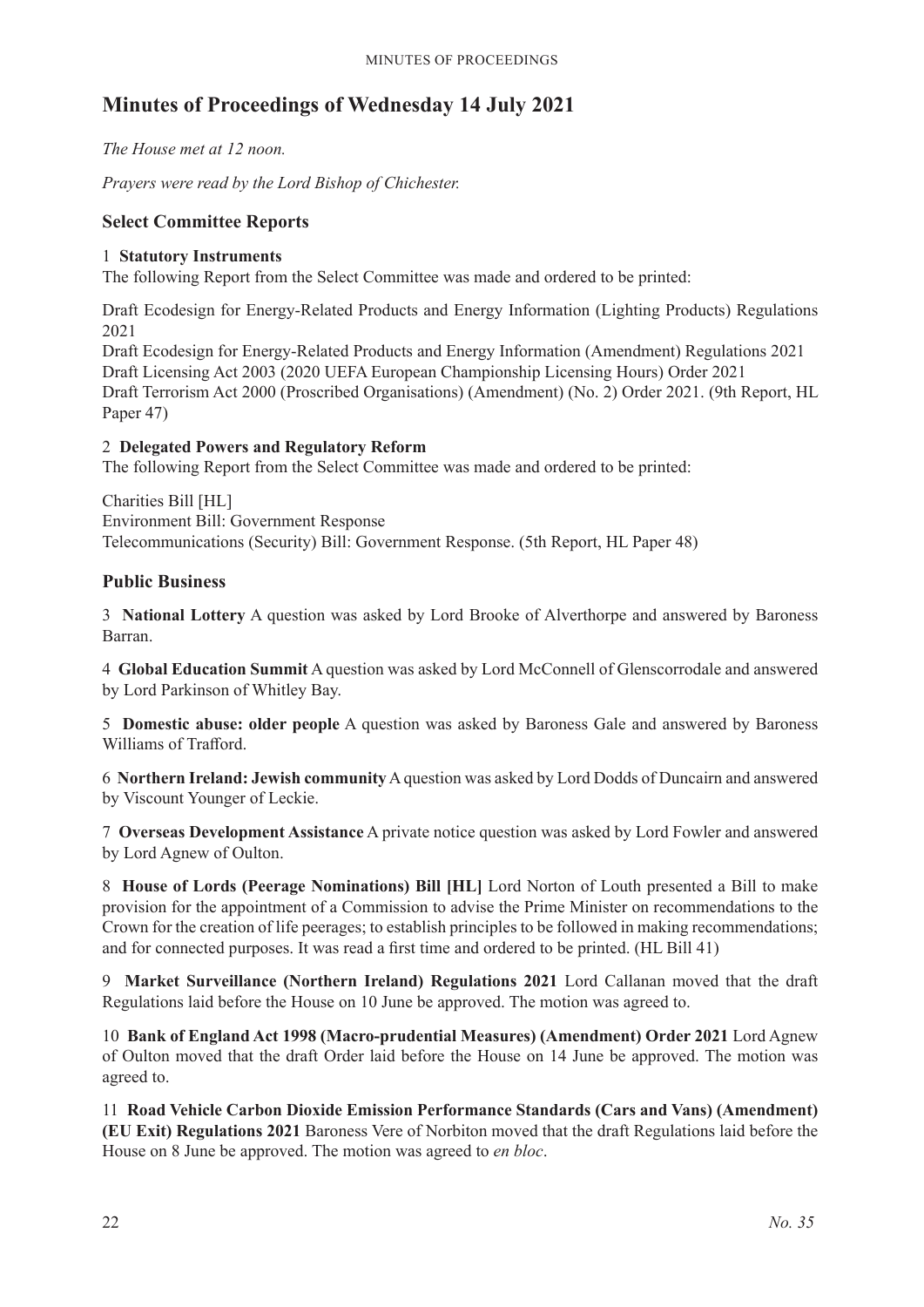12 **Railway (Licensing of Railway Undertakings) (Amendment) Regulations 2021** Baroness Vere of Norbiton moved that the draft Regulations laid before the House on 21 June be approved. The motion was agreed to *en bloc*.

13 **Motor Fuel (Composition and Content) and the Biofuel (Labelling) (Amendment) (No. 2) Regulations 2021** Baroness Vere of Norbiton moved that the draft Regulations laid before the House on 21 June be approved. The motion was agreed to *en bloc*.

14 **Business and Planning Act 2020 (Pavement Licences) (Coronavirus) (Amendment) Regulations 2021** Lord Greenhalgh moved that the draft Regulations laid before the House on 8 June be approved. Then Lord Faulkner of Worcester moved, as an amendment to the motion, at the end to insert "but that this House regrets that the Regulations were not revised to take account of the evidence of the benefits of 100 per cent smoke-free pavement licences, which have been implemented over the last year in a diverse range of local authorities and which have received strong public support". After debate, the amendment was agreed to (see division). Then the original motion, as amended, was agreed to.

15 **Charities Bill [HL]** Baroness Barran moved that the bill be now read a second time. The motion was agreed to and the bill was committed to a Special Public Bill Committee.

16 **Environment Bill** The bill was further considered in Committee, beginning with the resumed debate on amendment 262A. Amendments 278, and 298 to 300 were agreed to. The House resumed and the bill was reported with amendments. The bill, as amended, was ordered to be printed. (HL Bill 43)

17 **Armed Forces Bill** A bill to continue the Armed Forces Act 2006; to amend that Act and other enactments relating to the armed forces; to make provision about service in the reserve forces; to make provision about pardons for certain abolished service offences; to make provision about war pensions; and for connected purposes was brought from the Commons. It was read a first time and ordered to be printed. (HL Bill 42)

18 **Armed Forces Bill** The Explanatory Notes on the bill were ordered to be printed. (HL Bill 42–EN)

*The House adjourned at 7.27pm until Thursday 15 July at 12 noon.*

**Simon Burton** *Clerk of the Parliaments*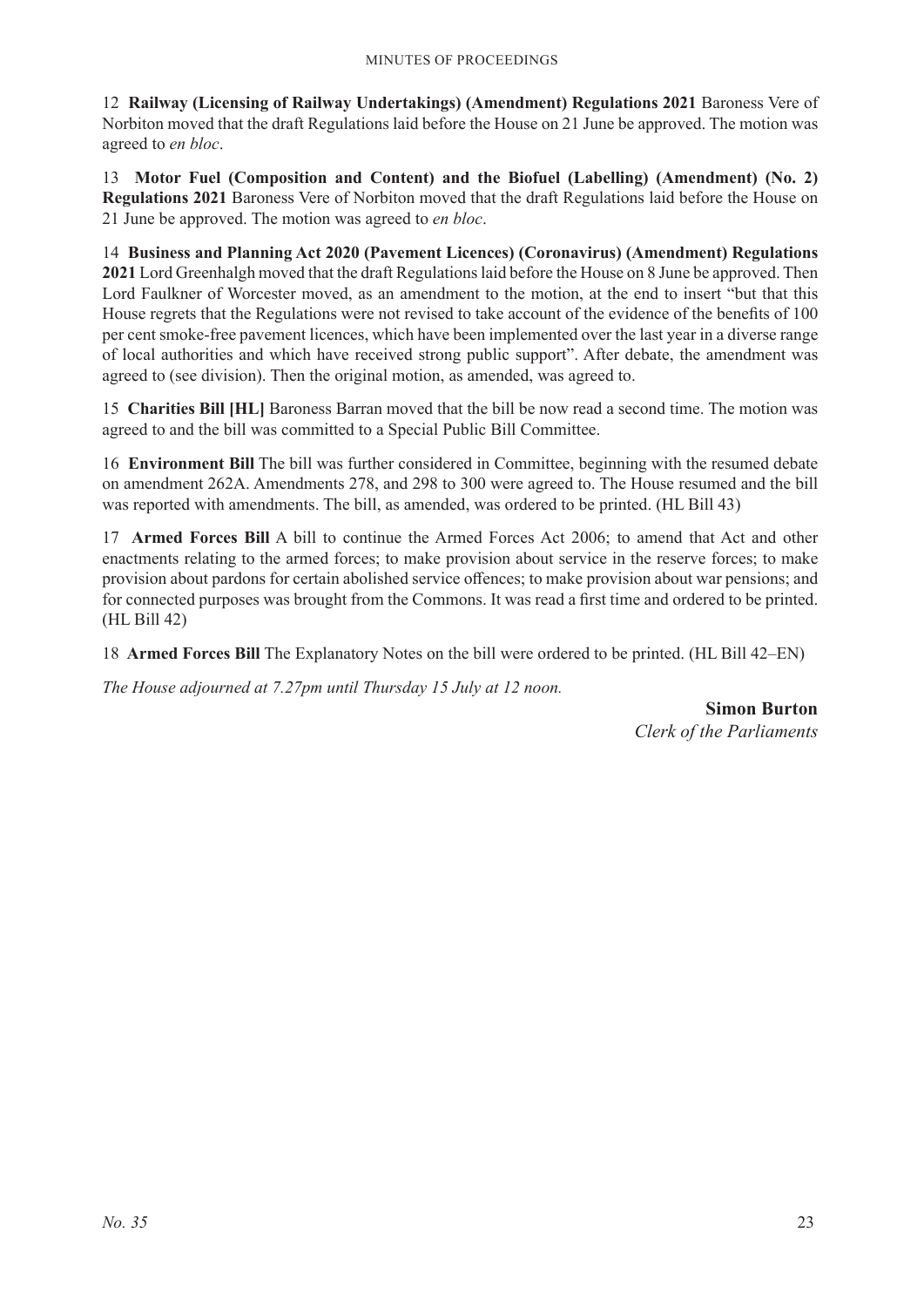# **Papers**

*All statutory instruments laid before the House are accompanied by an Explanatory Memorandum presented by command of Her Majesty, unless otherwise indicated.*

# **Command Papers**

The following papers were presented to the House by command of Her Majesty:

1. Northern Ireland—Addressing the Legacy of Northern Ireland's Past; Government proposals. (498)

2. Transport—Green Paper on a New Road Vehicle CO2 Emissions Regulatory Framework for the United Kingdom: Government consultation document. (499)

3. Finance—Report and Financial Statements of the Birmingham Organising Committee for the 2022  $Commonwealth Games Limited 2020–21.$  (--)

# **Negative Instruments**

The following instruments were laid before the House:

- 1. Church Representation Rules (Amendment) Resolution 2021 (825)
- 2. Road Vehicles (Display of Registration Marks) (Amendment) Regulations 2021 (831)

# **Papers not subject to Parliamentary Proceedings**

The following papers were laid before the House:

- 1. Account of Arts Council of Wales Lottery Distribution 2020–21
- 2. Accounts of the Board of Trustees of the Tate Gallery 2020–21

3. Remit and recommendations for the Financial Policy Committee: Response from the Financial Policy Committee

- 4. Report and Accounts of Dorset County Hospital NHS Foundation Trust 2020–21
- 5. Report and Accounts of Greater Manchester Mental Health NHS Foundation Trust 2020–21
- 6. Report and Accounts of Hampshire Hospitals NHS Foundation Trust 2020-21
- 7. Report and Accounts of Lancashire and South Cumbria NHS Foundation Trust 2020–21
- 8. Report and Accounts of Royal Free London NHS Foundation Trust 2020–21
- 9. Report and Accounts of the British Library 2020–21
- 10. Report and Accounts of the Electoral Commission 2020–21
- 11. Report and Accounts of the General Dental Council 2020
- 12. Report and Accounts of the Imperial War Museum 2020–21
- 13. Report and Accounts of the National Heritage Memorial Fund 2020-21
- 14. Report and Accounts of the National Lottery Heritage Fund 2020–21
- 15. Report and Accounts of the Natural History Museum 2020–21
- 16. Report and Accounts of the Queen Elizabeth Hospital King's Lynn NHS Foundation Trust 2020–21
- 17. Report and Accounts of the Southbank Centre 2020–21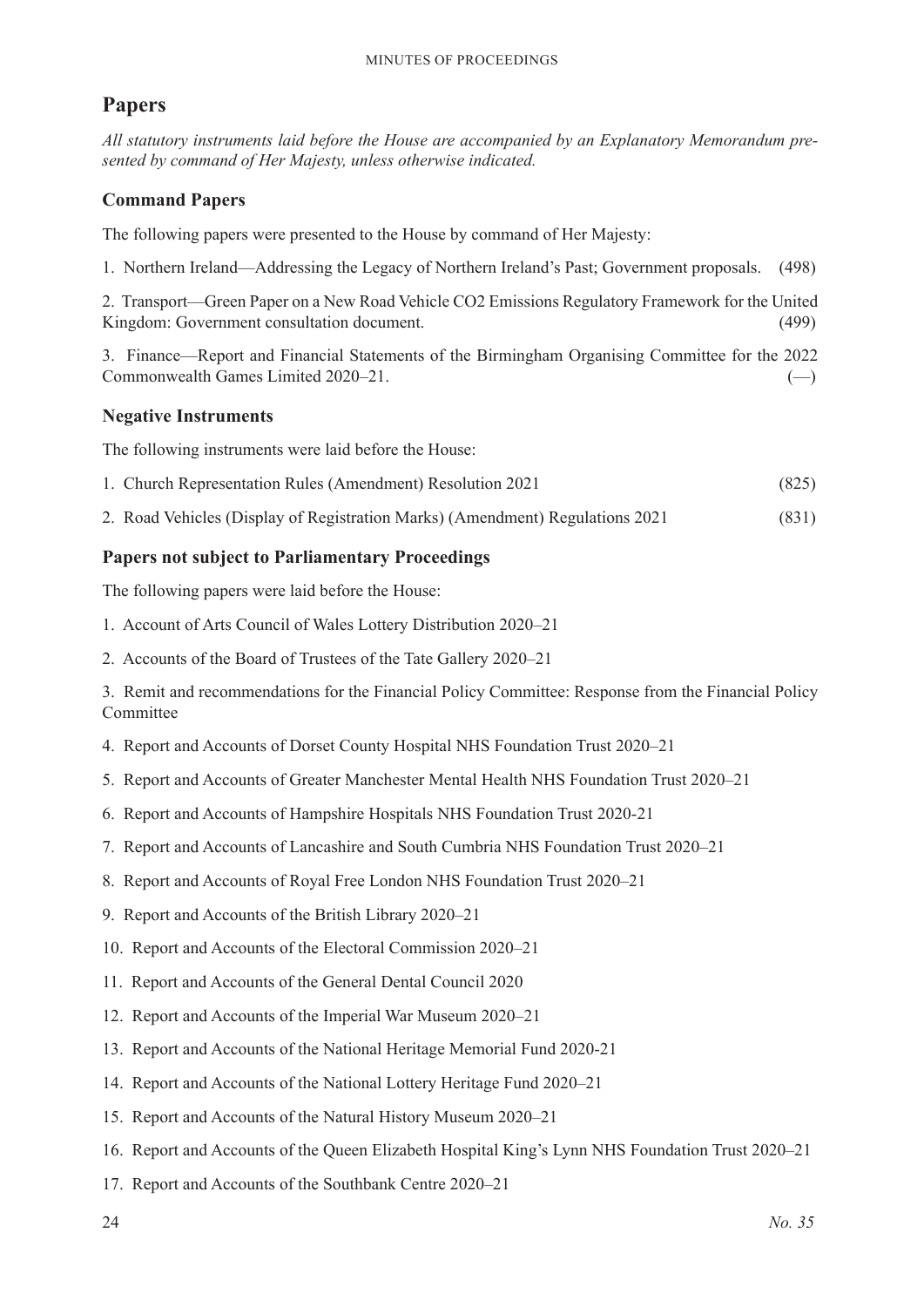#### Minutes of Proceedings

- 18. Report and Accounts of University Hospitals Bristol and Weston NHS Foundation Trust 2020–21
- 19. Report and Accounts of VisitBritain and VisitEngland 2020–21
- 20. Report and Financial Statements of the Parades Commission for Northern Ireland 2020–21
- 21. Report by the Financial Policy Committee on Financial Stability
- 22. Report of the Independent Anti-Slavery Commissioner 2020–21
- 23. Report on the Export of Objects of Cultural Interest for 2018–19 and 2019–20

24. Three-Year report on the South Inshore and South Offshore Marine Plan for the period 17 July 2018– 16 July 2021